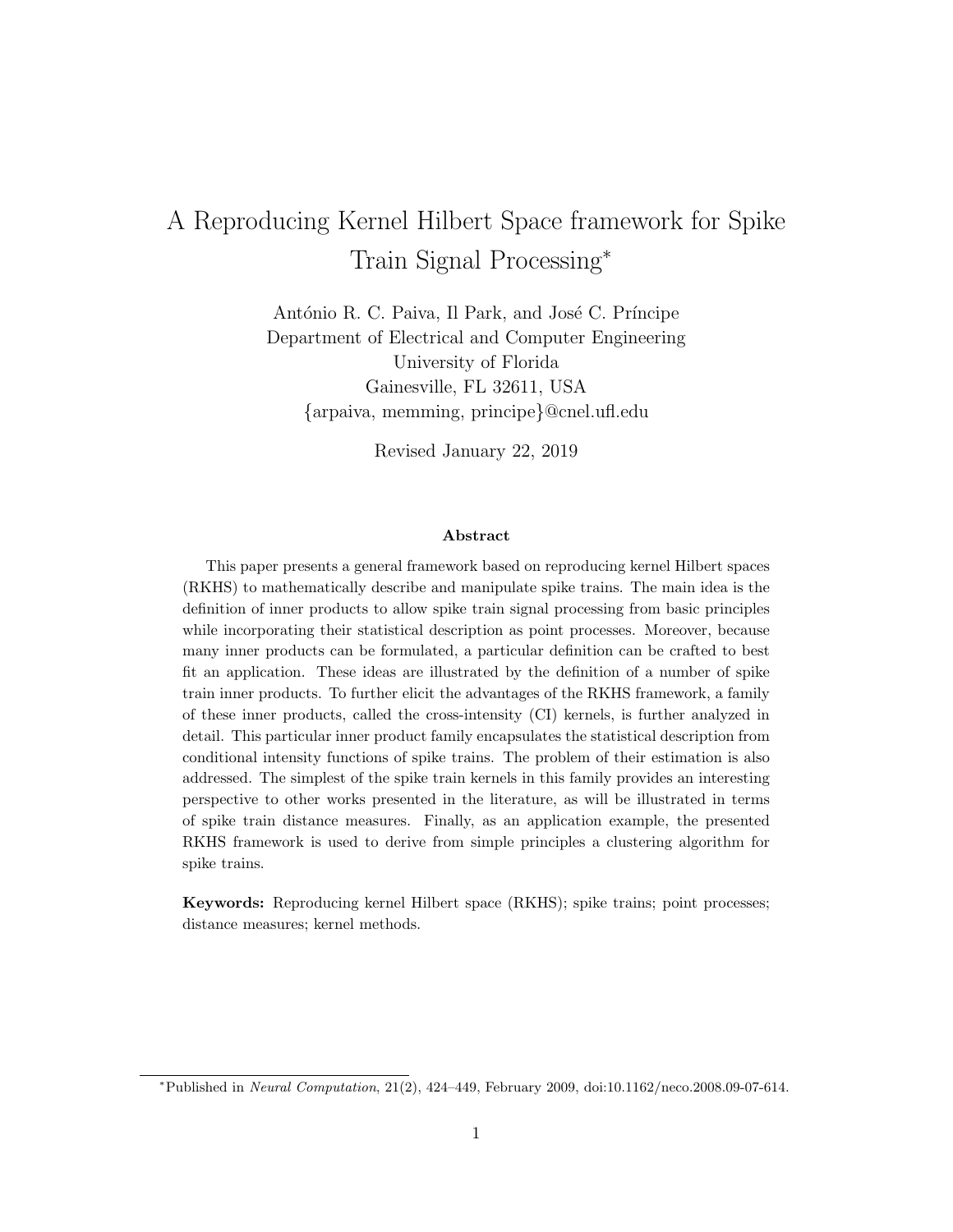## 1 Introduction

Spike trains can be observed when studying either real or artificial neurons. In neurophysiological studies, spike trains result from the activity of neurons in multiple single-unit recordings by ignoring the stereotypical shape of action potentials (Dayan and Abbott, 2001). And, more recently, there has also been a great interest in using spike trains for biologically inspired computation paradigms such as the liquid-state machine (Maass, Natschläger, and Markram, 2002; Maass and Bishop, 1998) or spiking neural networks (Bohte, Kok, and Poutré, 2002; Maass and Bishop, 1998). Regardless of the nature of the process producing the spike trains, the ultimate goal is to analyze, classify and decode the information expressed by spike trains.

A spike train  $s \in \mathcal{S}(\mathcal{T})$  is a sequence of ordered spike times  $s = \{t_m \in \mathcal{T} : m =$  $1, \ldots, N$  corresponding to the time instants in the interval  $\mathcal{T} = [0, T]$  at which a neuron fires. Unfortunately, this formulation does not allow for the application of the usual signal processing operations to filter, eigendecompose, classify or cluster spike trains, which have been proven so useful when manipulating real world signals and form the bases to extract more information from experimental data. From a different perspective, spike trains are realizations of stochastic point processes. Therefore, they can be analyzed statistically to infer about the underlying process they represent. The main limitation in this formulation is that when multiple spike trains are analyzed they typically need to be assumed independent to avoid handling the high dimensional joint distribution.

Nevertheless, statistical analysis of spike trains is quite important, as can be asserted from the large number of methodologies that have been proposed in the literature (see Brown, Kass, and Mitra (2004) for a review). One of the fundamental descriptors of spike trains is the intensity function of the process giving rise to the observed spike train. If the spike train is assumed to be well modeled by an inhomogeneous Poisson process then many methods have been proposed for the estimation of the intensity function (Kass, Ventura, and Cai, 2003; Richmond, Optican, and Spitzer, 1990; Reiss, 1993). However, in the general case the problem is intractable since the intensity function depends on the whole history of the realization. Recently, Kass, Ventura, and Brown (2005) proposed a new spike train model simple enough to be estimated from data and yet sufficiently powerful to cope with processes more general than renewal processes. The work by Kass et al. (2005) was extended by Truccolo, Eden, Fellows, Donoghue, and Brown (2005) to allow for more general dependencies. Still, these advances depend on the availability of multiple realizations (e.g., spike trains from several trials) or spike trains of many seconds, and provide no tools to either the practitioner or the theoretician on how to analyze single realizations of multiple spike trains.

Instead, we submit that a systematic description of the theory behind single realizations of multiple spike train analysis generalizing the methods of cross-correlation (Perkel, Gerstein, and Moore, 1967) is still needed and will enable the development of new operators for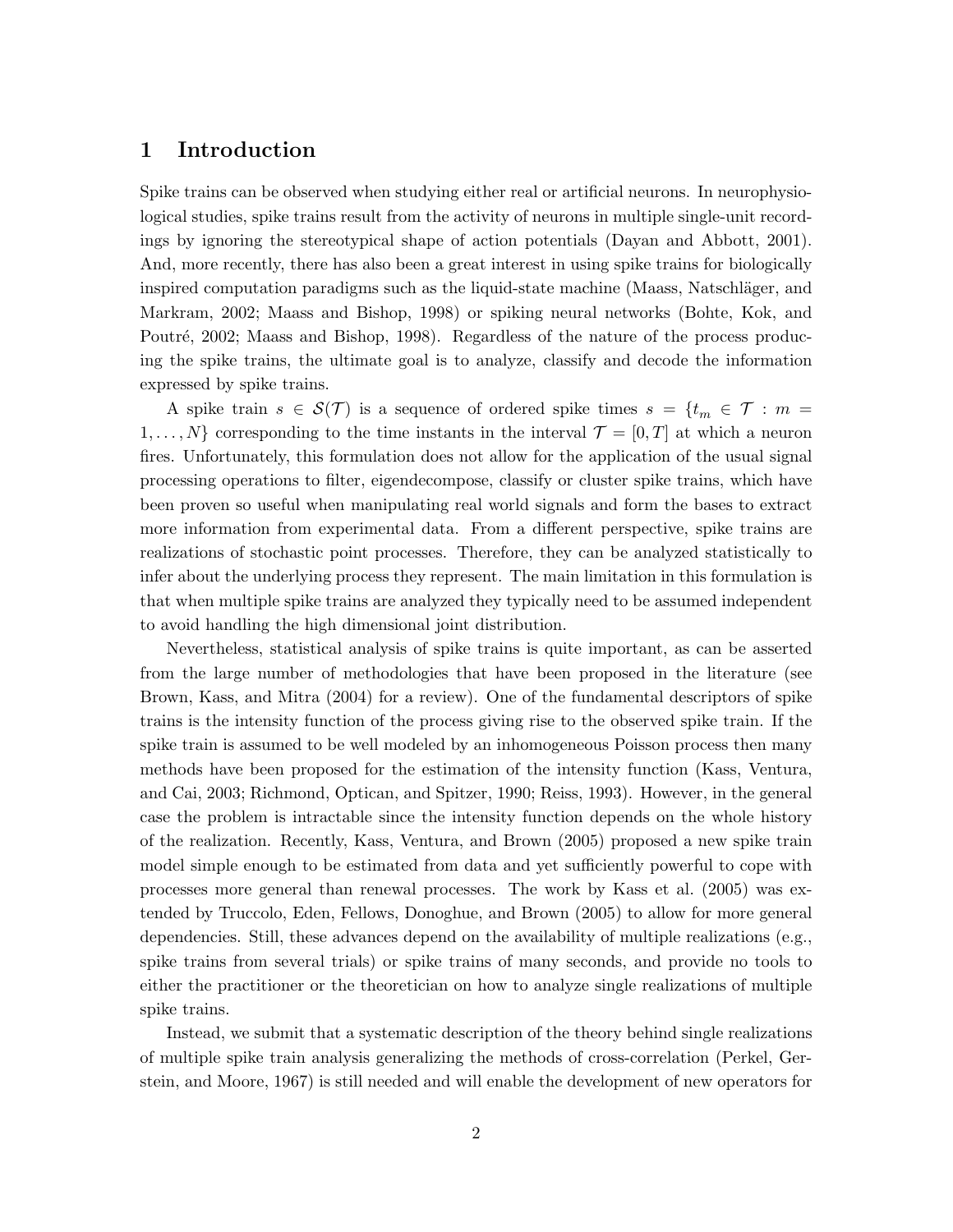spike trains capable of transcending the results obtained with current techniques. Indeed, applying cross-correlation to spike timings is not straightforward and is the reason why, traditionally, it is applied to "binned" data. But most importantly, binning is related to instantaneous firing rate estimation and thus cross-correlation of binned spike trains cannot account for deviations from the Poisson point process model. The caveats associated with binned spike trains, in particular for temporal coding, motivated the development of methodologies involving directly spike times. This is noticeable in several spike train measures (Victor and Purpura, 1997; van Rossum, 2001; Schreiber, Fellous, Whitmer, Tiesinga, and Sejnowski, 2003) and recent attempts to use kernels to estimate and generalize these distances (Schrauwen and Campenhout, 2007). Yet, in spite of the fact that distances are very useful in classification and pattern analysis, they do not provide a suitable foundation to carry out and develop spike train signal processing algorithms.<sup>1</sup>

In this paper a reproducing kernel Hilbert space (RKHS) framework for spike trains is introduced with two key advantages: (1) mapping spike trains to the RKHS allows for the study of spike trains as continuous-time random functionals, thereby bypassing the limitations which lead to the use of binning, and (2) these functionals incorporate a statistical description of spike trains. In this space, a number of different signal processing algorithms to filter, eigendecompose, classify or cluster spike trains can then be developed using the linearity of the space and its inner product. Notice that, unlike approaches based on discrete representations of spike trains (such as binning) in which the dimensionality of the space becomes a problem, in the RKHS framework the dimensionality of the space is naturally dealt through the inner product.

For continuous and discrete random processes, RKHS theory has already been proven essential in a number of applications, such as statistical signal processing (Parzen, 1959) and detection (Kailath, 1971; Kailath and Duttweiler, 1972), as well as statistical learning theory (Schölkopf, Burges, and Smola, 1999; Vapnik, 1995; Wahba, 1990). Indeed, as Parzen (1959) showed, several statistical signal processing algorithms can be stated and solved easily as optimization problems in the RKHS. Although frequently overlooked, RKHS theory is perhaps an even more pivotal concept in machine learning (Sch¨olkopf et al., 1999; Vapnik, 1995), because it is the reason for the famed kernel trick which allows for the otherwise seemingly impossible task of deriving and applying these algorithms.

In the following, we introduce a number of inner products for spike trains illustrating the generality of this methodology. We follow a systematic approach which builds the RKHS from the ground up based on the intensity functions of spike trains, and basic requirements for the construction of an RKHS. As a result, we obtain a general and mathematically precise methodology which can yet be easily interpreted intuitively. Then, these inner products are studied in detail to show that they have the necessary properties for spike train signal

<sup>&</sup>lt;sup>1</sup>Distances define Banach spaces but for signal processing an Hilbert space (which automatically induces a Banach space) is needed.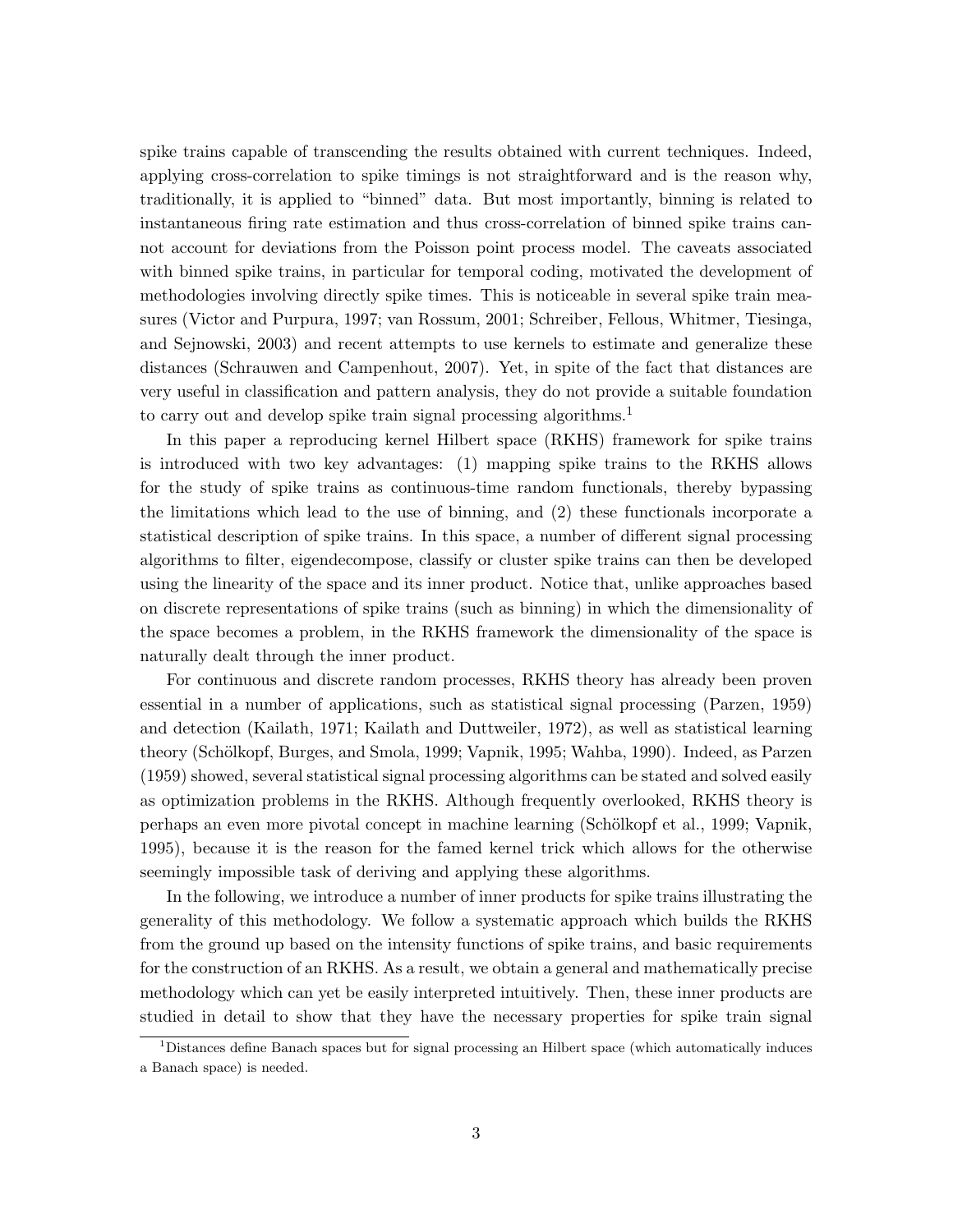processing and we propose how they can be estimated. Moreover, we discuss the RKHS and congruent spaces<sup>2</sup> associated with the simplest of these inner product form adding to our understanding. We then build upon this knowledge by showing that previous work in spike train measures arises naturally and effortlessly in one of the constructed RKHS, and is indeed elegantly unified in this framework. Finally, we demonstrate a practical application of the RKHS by showing how clustering of spike trains can be easily achieved using the spike train kernel.

## 2 Inner product for spike times

Denote the mth spike time in a spike train indexed by  $i \in \mathbb{N}$  as  $t_m^i \in \mathcal{T}$ , with  $m \in$  $\{1, 2, \ldots, N_i\}$  and  $N_i$  the number of spike times in the spike train. To simplify the notation, however, the explicit reference to the spike train index will be omitted if is not relevant or obvious from the context.

The simplest inner product that can be defined for spike trains operates with only two spike times at a time, as observed by Carnell and Richardson (2005). In the general case, such an inner product can be defined in terms of a kernel function defined on  $\mathcal{T} \times \mathcal{T}$  into the reals, with  $\mathcal T$  the interval of spike times. Let  $\kappa$  denote such a kernel. Conceptually, this kernel operates in the same way as the kernels operating on data samples in machine learning (Schölkopf et al., 1999) and information theoretic learning (Príncipe, Xu, and Fisher, 2000). Although it operates only with two spike times, it will play a major role whenever we operate with complete realizations of spike trains. Indeed, the estimator for one of the spike train kernels defined next relies on this simple kernel as an elementary operation for computation or composite operations.

To take advantage of the framework for statistical signal processing provided by RKHS theory,  $\kappa$  is required to be a symmetric positive definite function. By the Moore-Aronszajn theorem (Aronszajn, 1950), this ensures that an RKHS  $\mathcal{H}_\kappa$  exists for which  $\kappa$  is a reproducing kernel. The inner product in  $\mathcal{H}_{\kappa}$  is given as

$$
\kappa(t_m, t_n) = \langle \kappa(t_m, \cdot), \kappa(t_n, \cdot) \rangle_{\mathcal{H}_\kappa} = \langle \Phi_m, \Phi_n \rangle_{\mathcal{H}_\kappa}.
$$
 (1)

where  $\Phi_m$  is the element in  $\mathcal{H}_\kappa$  corresponding to  $t_m$  (that is, the transformed spike time).

Since the kernel operates directly on spike times and, typically, it is undesirable to emphasize events in this space, thus  $\kappa$  is further required to be *shift-invariant*. That is, for any  $\theta \in \mathbb{R}$ ,

$$
\kappa(t_m, t_n) = \kappa(t_m + \theta, t_n + \theta), \quad \forall t_m, t_n \in \mathcal{T}.
$$
 (2)

Hence, the kernel is only sensitive to the difference of the arguments and, consequently, we may write  $\kappa(t_m, t_n) = \kappa(t_m - t_n)$ .

<sup>&</sup>lt;sup>2</sup>Two spaces are said to be *congruent* if there exists an isometric isomorphism, that is, a one-to-one inner product-preserving mapping, between the two spaces. This mapping is called a congruence.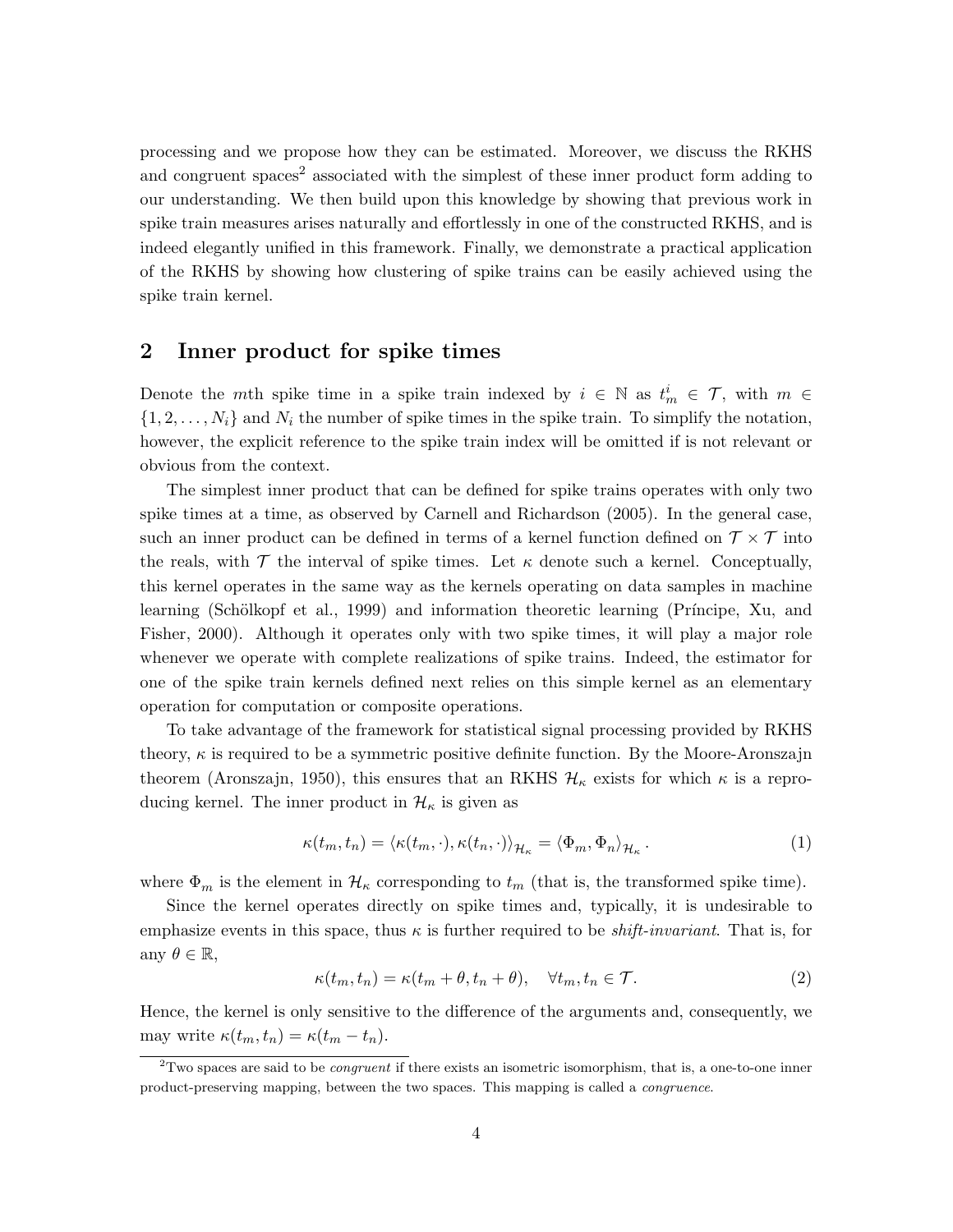For any symmetric, shift-invariant, and positive definite kernel, it is known that  $\kappa(0) \geq$  $|\kappa(\theta)|$ .<sup>3</sup> This is important in establishing  $\kappa$  as a similarity measure between spike times. As usual, an inner product should intuitively measure some form of inter-dependence between spike times. However, the conditions posed do not restrict this study to a single kernel. On the contrary, any kernel satisfying the above requirements is theoretically valid and understood under the framework proposed here, although the practical results may vary.

An example of a family of kernels that can be used (but not limited to) are the radial basis functions (Berg, Christensen, and Ressel, 1984),

$$
\kappa(t_m, t_n) = \exp(-|t_m - t_n|^p), \quad t_m, t_n \in \mathcal{T}, \tag{3}
$$

for any  $0 < p \leq 2$ . Some well known kernels, such as the widely used Gaussian and Laplacian kernel are special cases of this family for  $p = 2$  and  $p = 1$ , respectively.

Also of interest is to notice that for the natural norm induced by the inner product, shift-invariant kernels have the following property,

$$
\|\Phi_m\| = \sqrt{\kappa(0)}, \quad \forall \Phi_m \in \mathcal{H}_\kappa. \tag{4}
$$

Since the norm in  $\mathcal{H}_{\kappa}$  of the transformed spike times point is constant, all the spike times are mapped to the surface of an hypersphere in  $\mathcal{H}_{\kappa}$ . The set of transformed spike times is called the manifold of  $\mathcal{S}(\mathcal{T})$ . This provides a different perspective of why the kernel used must be non-negative. Furthermore, the *geodesic distance*, corresponding to the length of the smallest path contained within the manifold (an hypersphere, in the case of shift-invariant kernels) between two points,  $\Phi_m$  and  $\Phi_n$ , is given by

$$
d(\Phi_m, \Phi_n) = \|\Phi_m\| \arccos\left(\frac{\langle \Phi_m, \Phi_n \rangle}{\|\Phi_m\| \|\Phi_n\|}\right)
$$

$$
= \sqrt{\kappa(0)} \arccos\left[\frac{\kappa(t_m, t_n)}{\kappa(0)}\right].
$$
(5)

Put differently, from the geometry of the transformed spike times, the kernel function is proportional to the cosine of the angle between two points in this space. Because the kernel is non-negative, the maximum angle is  $\pi/2$ , which restricts the manifold of transformed spike times to a small area of the surface of the sphere. With the kernel inducing the above metric, the manifold of the transformed points forms a *Riemannian space*. This space is *not* a linear space. Its span however is obviously a linear space. In fact, it equals the RKHS associated with the kernel. Computing with the transformed points will almost surely yield points outside of the manifold of transformed spike times. This means that such points cannot be mapped back to the input space directly. This restriction however is generally not a problem since most applications deal exclusively with the projections of points in the

 $3$ This is a direct consequence of the fact that symmetric positive definite kernels denote inner products that obey the Cauchy-Schwarz inequality.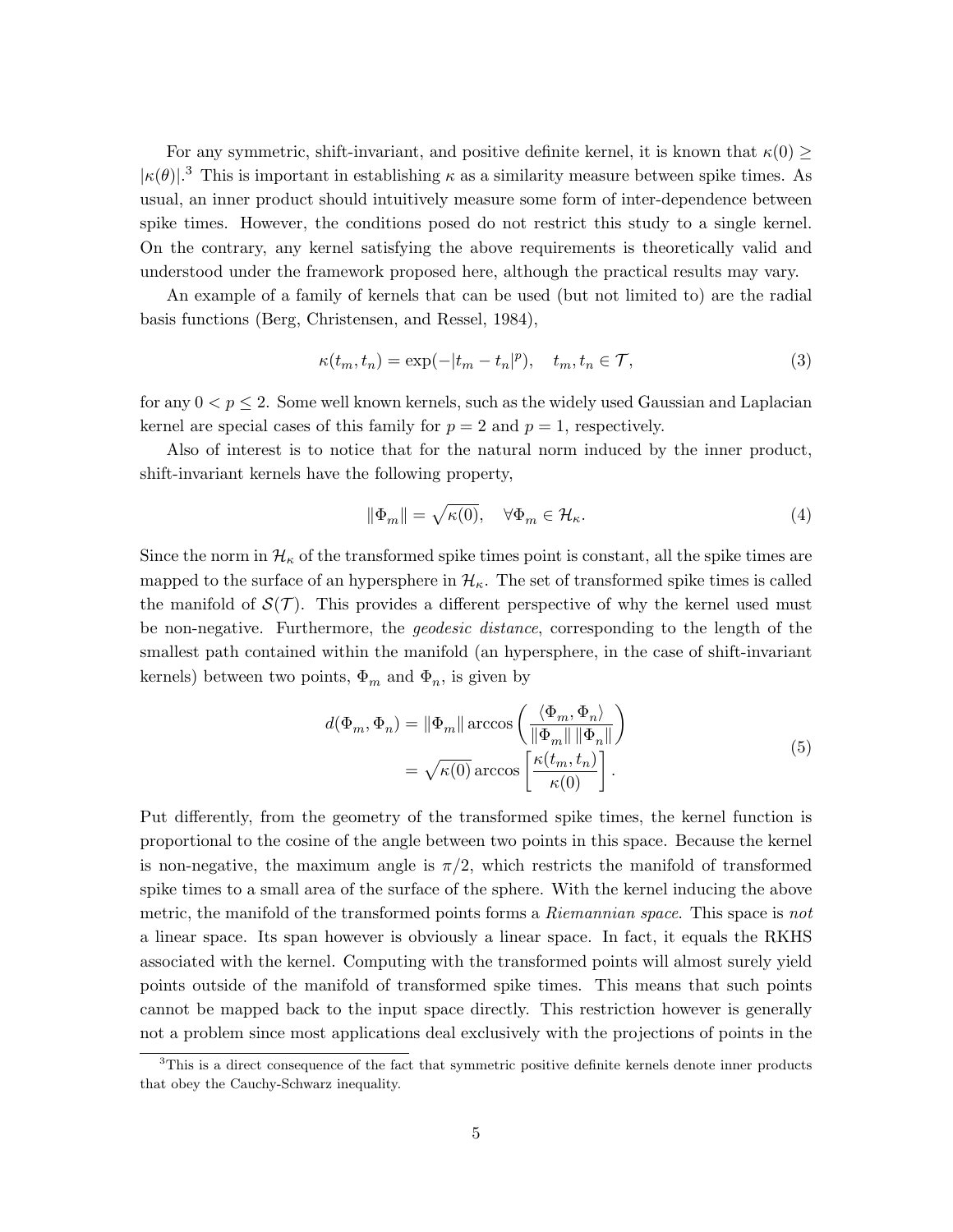space, and if a representation in the input space is desired it may be obtained from the projection to the manifold of transformed input points.

The kernels  $\kappa$  discussed this far operate with only two spike times. As in commonly done in kernel methods, kernels on spike times can be combined to define kernels that operate with spike trains. Suppose that one is interested in defining a kernel on spike trains to measure similarity in temporal spiking patterns between two spike trains (Chi and Margoliash, 2001; Chi, Wu, Haga, Hatsopoulos, and Margoliash, 2007). Such a kernel could be utilized, for example, to study temporal precision and reliability in neural spike trains in response to stimulus, or detect/classify these stimuli. This kernel could be defined as

$$
V(s_i, s_j) = \begin{cases} \max_{l=0,1,\dots,(N_i-N_j)} \sum_{n=1}^{N_j} \kappa(t_{n+l}^i - t_n^j), & N_i \ge N_j\\ \max_{l=0,1,\dots,(N_j-N_i)} \sum_{n=1}^{N_i} \kappa(t_n^i - t_{n+l}^j), & N_i < N_j. \end{cases} \tag{6}
$$

Basically, this kernel measures if spike trains have a one-to-one correspondence of the sequence of spike times. This occurs if spike trains occur with high precision and high reliability. Since spike trains are defined here in terms of fixed duration, the maximum operation in the definition searches for the best spike-to-spike correspondence. This is henceforth called the *spiking pattern matching* (SPM) kernel.

## 3 Inner products for spike trains

In the end of the previous section we briefly illustrated in the SPM kernel how inner products for spike trains can be built from kernels for spike times as traditionally done in machine learning. Obviously, many other spike train kernels that operate directly from data characteristics could be defined for diverse applications in a similar manner. However, in doing so it is often unclear what is the statistical structure embodied or point process model assumed by the kernel.

Rather than doing this directly, in this section, we first define general inner products for spike trains from the intensity functions, which are fundamental statistical descriptors of the point processes. This bottom-up construction of the kernels for spike trains is unlike the previous approach taken in the previous section and is rarely taken in machine learning, but it provides direct access to the properties of the kernels defined and the RKHS they induce. In other words, in the methodology presented in this section we focus on the inner product as a *statistical descriptor*, and only then derive the corresponding estimators from data.

A spike train can be interpreted as a realization of an underlying stochastic point process (Snyder, 1975). In general, to completely characterize a point process the conditional intensity function  $\lambda(t|H_t)$  is needed, where  $t \in \mathcal{T} = [0, T]$  denotes the time coordinate and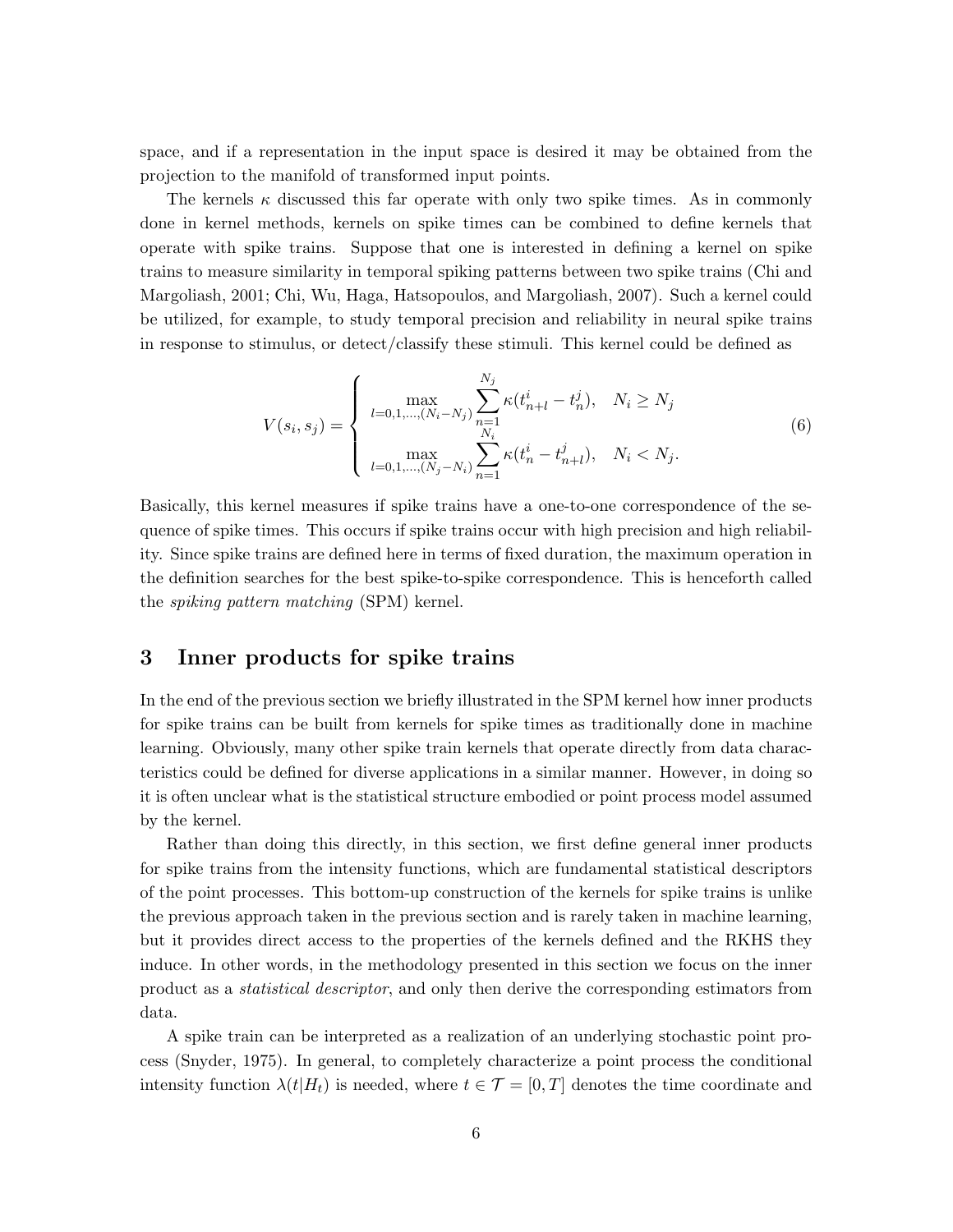$H_t$  is the history of the process up to time t. Notice that, to be a well defined function of time,  $\lambda(t|H_t)$  requires a realization (so that  $H_t$  can be established), as always occurs when dealing with spike trains. This shall be implicitly assumed henceforth.

Consider two spike trains,  $s_i, s_j \in \mathcal{S}(\mathcal{T})$ , with  $i, j \in \mathbb{N}$ , and denote the corresponding conditional intensity functions of the underlying point processes by  $\lambda_{s_i}(t|H_t^i)$  and  $\lambda_{s_j}(t|H_t^j)$  $_{t}^{j}),$ respectively. Because of the finite duration of spike trains and the boundedness of the intensity functions, we have that

$$
\int_{\mathcal{T}} \lambda^2(t|H_t)dt < \infty. \tag{7}
$$

In words, conditional intensity functions are square integrable functions on  $\mathcal T$  and, as a consequence, are valid elements of an  $L_2(\mathcal{T})$  space. Obviously, the space spanned by the conditional intensity functions, denoted  $L_2(\lambda_{s_i}(t|H_t^i), t \in \mathcal{T})$ , is contained in  $L_2(\mathcal{T})$ . Therefore, we can easily define an inner product of intensity functions in  $L_2(\lambda_{s_i}(t|H_t^i), t \in \mathcal{T})$  as the usual inner product in  $L_2(\mathcal{T}),$ 

$$
\mathcal{I}(s_i, s_j) = \left\langle \lambda_{s_i}(t | H_t^i), \lambda_{s_j}(t | H_t^j) \right\rangle_{L_2(\mathcal{T})}
$$
\n
$$
= \int_{\mathcal{T}} \lambda_{s_i}(t | H_t^i) \lambda_{s_j}(t | H_t^j) dt.
$$
\n(8)

Although we defined the inner product in the space of intensity functions, it is in effect a function of two spike trains (or the underlying point processes) and thus is a kernel function in the space of spike trains. The advantage in defining the inner product from the intensity functions is that the resulting kernel incorporates the statistics of the processes directly. Moreover, the defined kernel can be utilized with *any* point process model since the conditional intensity function is a complete characterization of the point process (Cox and Isham, 1980).

The dependence of the conditional intensity functions on the history of the process renders estimation of the previous kernel intractable from finite data, as occurs in applications. A possibility is to consider a simplification of the conditional intensity functions as,

$$
\lambda(t|H_t) = \lambda(t, t - t_*),\tag{9}
$$

where  $t_*$  is the spike time immediately preceding t. This restricted form gives rise to inhomogeneous Markov interval (IMI) processes (Kass and Ventura, 2001). In this way it is possible to estimate the intensity functions from spike trains, and then utilize the above inner product definition to operate with them. This view is very interesting to enhance the present analysis of spike trains, but since we aim to compare the general principles presented to more typical approaches it will not be pursued in this paper.

Another way to deal with the memory dependence is to take the expectation over the history of the process  $H_t$  which yields an intensity function solely depending on time. That is,

$$
\lambda_{s_i}(t) = E_{H_t^i} \left\{ \lambda_{s_i}(t | H_t^i) \right\}.
$$
\n(10)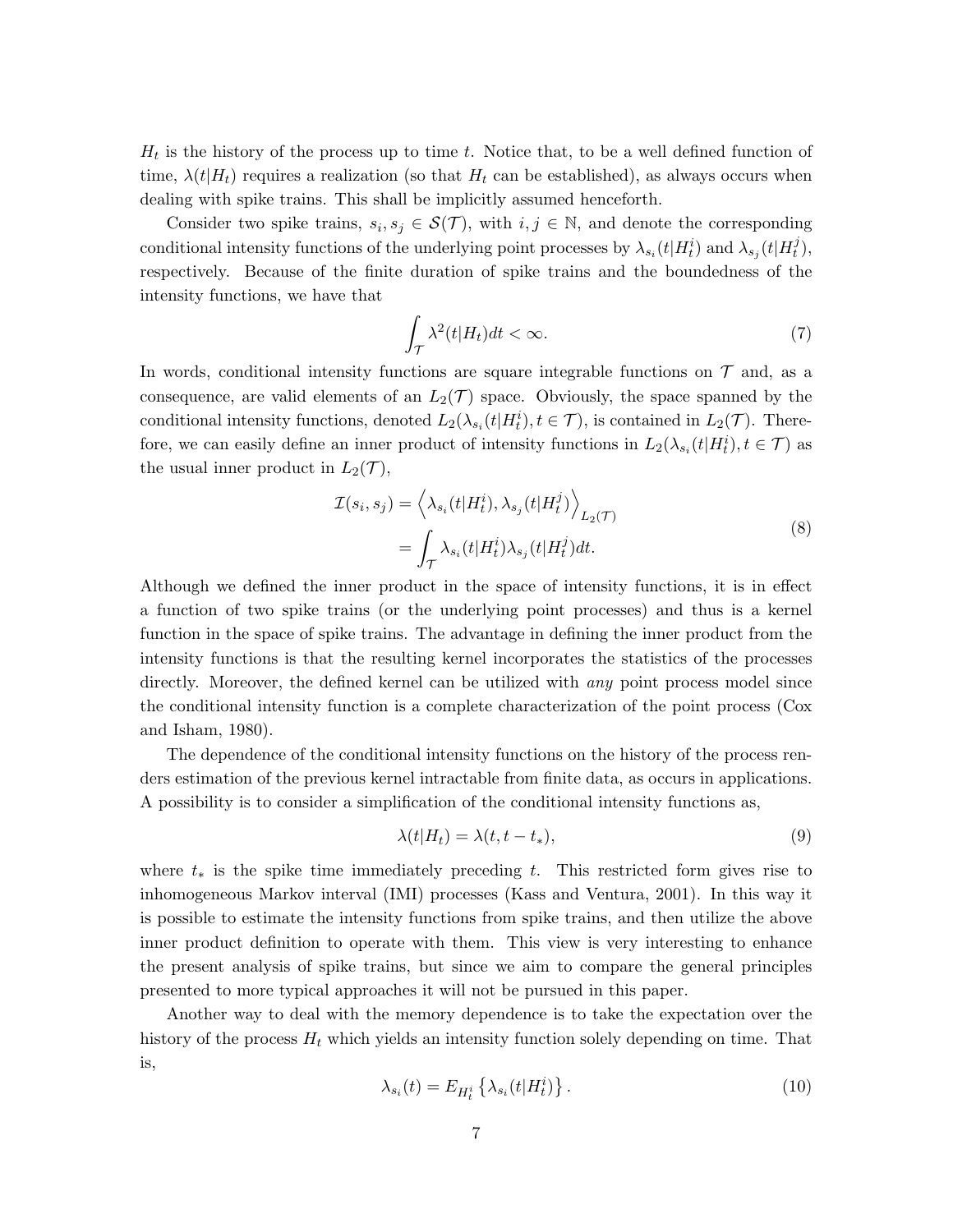This expression is a direct consequence of the general limit theorem for point processes (Snyder, 1975), and is the reason why, for example, the combined set of spike trains corresponding to multiple trials is quite well modeled as a Poisson process (Kass and Ventura, 2001). An alternate perspective is to merely assume Poisson processes to be a reasonable model for spike trains. The difference between the two perspectives is that in the second case the intensity functions can be estimated from single realizations in a plausible manner. In any case, the kernel becomes simply

$$
I(s_i, s_j) = \int_{\mathcal{T}} \lambda_{s_i}(t) \lambda_{s_j}(t) dt.
$$
\n(11)

Starting from the most general definition of inner product we have proposed several kernels from constrained forms of conditional intensity functions for use in applications. One can think that the definition of equation (8) gives rise to a family of cross-intensity kernels defined explicitly as an inner product, as is important for signal processing. Specific kernels are obtained from equation (8) by imposing some particular form on how to account to the dependence on the history of the process and/or allowing for a nonlinear coupling between spike trains. Two fundamental advantages of the construction methodology is that it is possible to obtain a continuous functional space where no binning is necessary and that the generality of the approach allows for inner products to be crafted to fit a particular problem that one is trying to solve.

The kernels defined so far in this section are linear operators in the space spanned by the intensity functions and are the ones that relate the most with the present analysis methods for spike trains. However, kernels between spike trains can be made nonlinear by introducing a nonlinear weighting between the intensity functions in the inner product. With this approach additional information can be extracted from the data since the nonlinearity implicitly incorporates in the measurement higher-order couplings between the intensity functions. This is of especial importance for the study of doubly-stochastic point processes, as some theories of the brain function have put forward (Lowen and Teich, 2005). The methodology followed however is general and can be easily extended.

By analogy to how the Gaussian kernel is obtained from the Euclidean norm, we can define a similar kernel for spike trains as

$$
\mathcal{I}_{\sigma}^{*}(s_{i}, s_{j}) = \exp\left[-\frac{\left\|\lambda_{s_{i}} - \lambda_{s_{j}}\right\|^{2}}{\sigma^{2}}\right],\tag{12}
$$

where  $\sigma$  is the kernel size parameter and  $||\lambda_{s_i} - \lambda_{s_j}|| = \sqrt{\langle \lambda_{s_i} - \lambda_{s_j}, \lambda_{s_i} - \lambda_{s_j} \rangle}$  is the norm naturally induced by the inner product. This kernel is clearly nonlinear on the space of the intensity functions. On the other hand, the nonlinear mapping induced by this kernel does not operate directly on the intensity functions but on their norm and inner product, and thus has reduced descriptive ability on the coupling of their time-structure.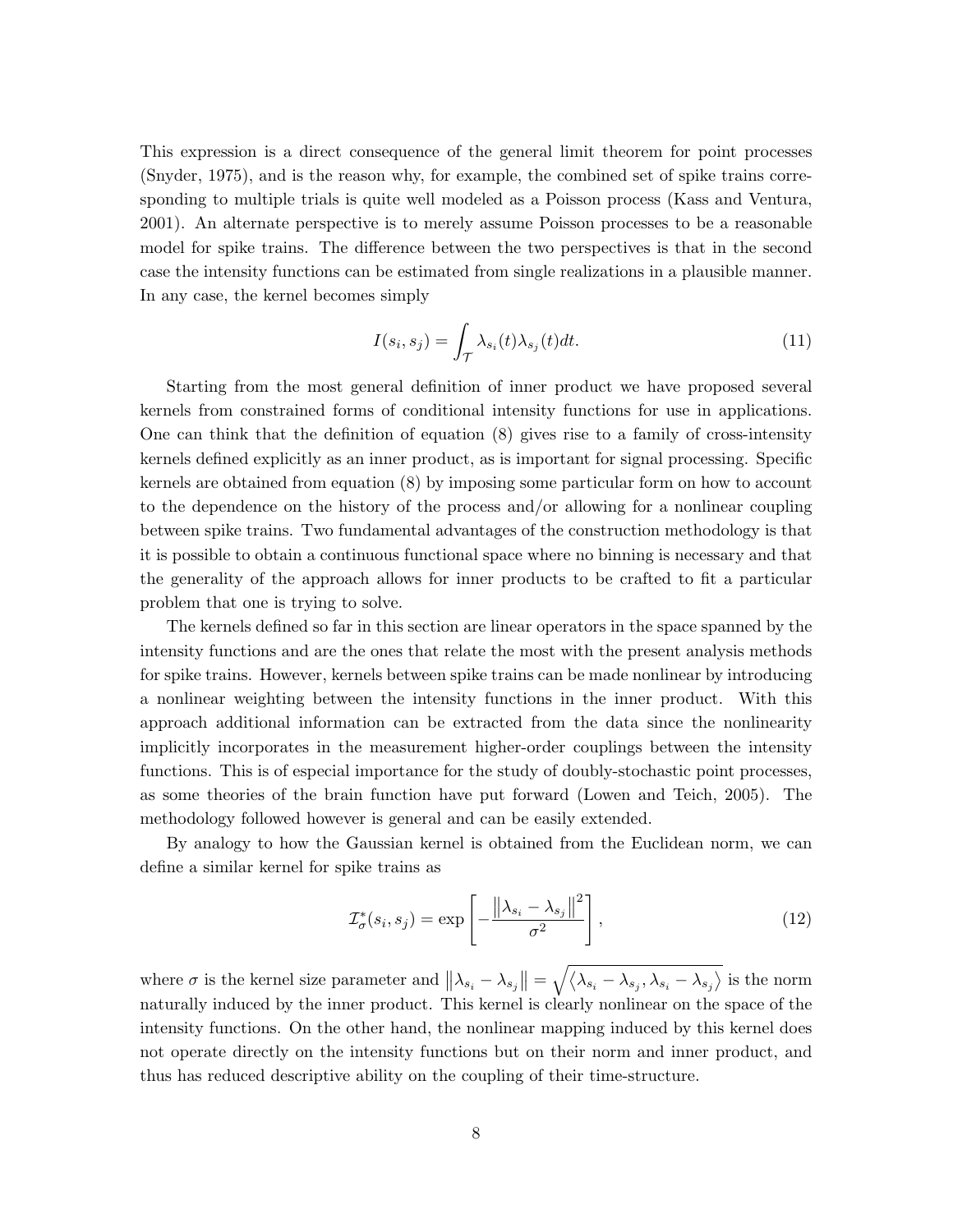An alternative nonlinear CI kernel definition for spike trains is

$$
\mathcal{I}_{\sigma}^{\dagger}(s_i, s_j) = \int_{\mathcal{T}} \mathcal{K}_{\sigma} \left( \lambda_{s_i}(t), \lambda_{s_j}(t) \right) dt, \tag{13}
$$

where  $\mathcal{K}_{\sigma}$  is a symmetric positive definite kernel with kernel size parameter  $\sigma$ . The advantage of this definition is that the kernel measures nonlinear couplings between the spike trains time-structure expressed in the intensity functions. In what follows, we shall refer to the definition in equation (13) as the nCI kernel. Notice that either of these nonlinear CI kernels can be made to account more detailed models of point processes.

From the suggested definitions, the *memoryless cross-intensity* (mCI) *kernel* given in equation (11) clearly adopts the simplest form since the influence of the history of the process is neglected by the kernel. This simple kernel defines an RKHS that is equivalent to crosscorrelation analysis so widespread in spike train analysis (Paiva, Park, and Príncipe, 2008a), but this derivation clearly shows that it is the simplest of the cases. Still, it fits the goal of this paper as an example of the RKHS framework since it provides an interestingly broad perspective to several other works presented in the literature and suggests how methods can be reformulated to operate directly with spike trains, as will be shown next.

## 4 Analysis of cross-intensity kernels

#### 4.1 Properties

In this section we present some relevant properties of the CI kernels defined in the general form of equation (8). In addition to the knowledge they provide, they are necessary for establishing that the CI kernels are well defined, induce an RKHS, and aid in the understanding of the following sections.

Property 1. *CI kernels are symmetric, non-negative and linear operators in the space of the intensity functions.*

Because the CI kernels operate on elements of  $L_2(\mathcal{T})$  and corresponds to the usual dot product from  $L_2$ , this property is a direct consequence of the properties inherited. More specifically, this property guaranties the CI kernels are valid inner products.

**Property 2.** For any set of  $n \geq 1$  spike trains, the CI kernel matrix

$$
\mathcal{I} = \begin{bmatrix} \mathcal{I}(s_1, s_1) & \mathcal{I}(s_1, s_2) & \dots & \mathcal{I}(s_1, s_n) \\ \mathcal{I}(s_2, s_1) & \mathcal{I}(s_2, s_2) & \dots & \mathcal{I}(s_2, s_n) \\ \vdots & \vdots & \ddots & \vdots \\ \mathcal{I}(s_n, s_1) & \mathcal{I}(s_n, s_2) & \dots & \mathcal{I}(s_n, s_n) \end{bmatrix},
$$

*is symmetric and non-negative definite.*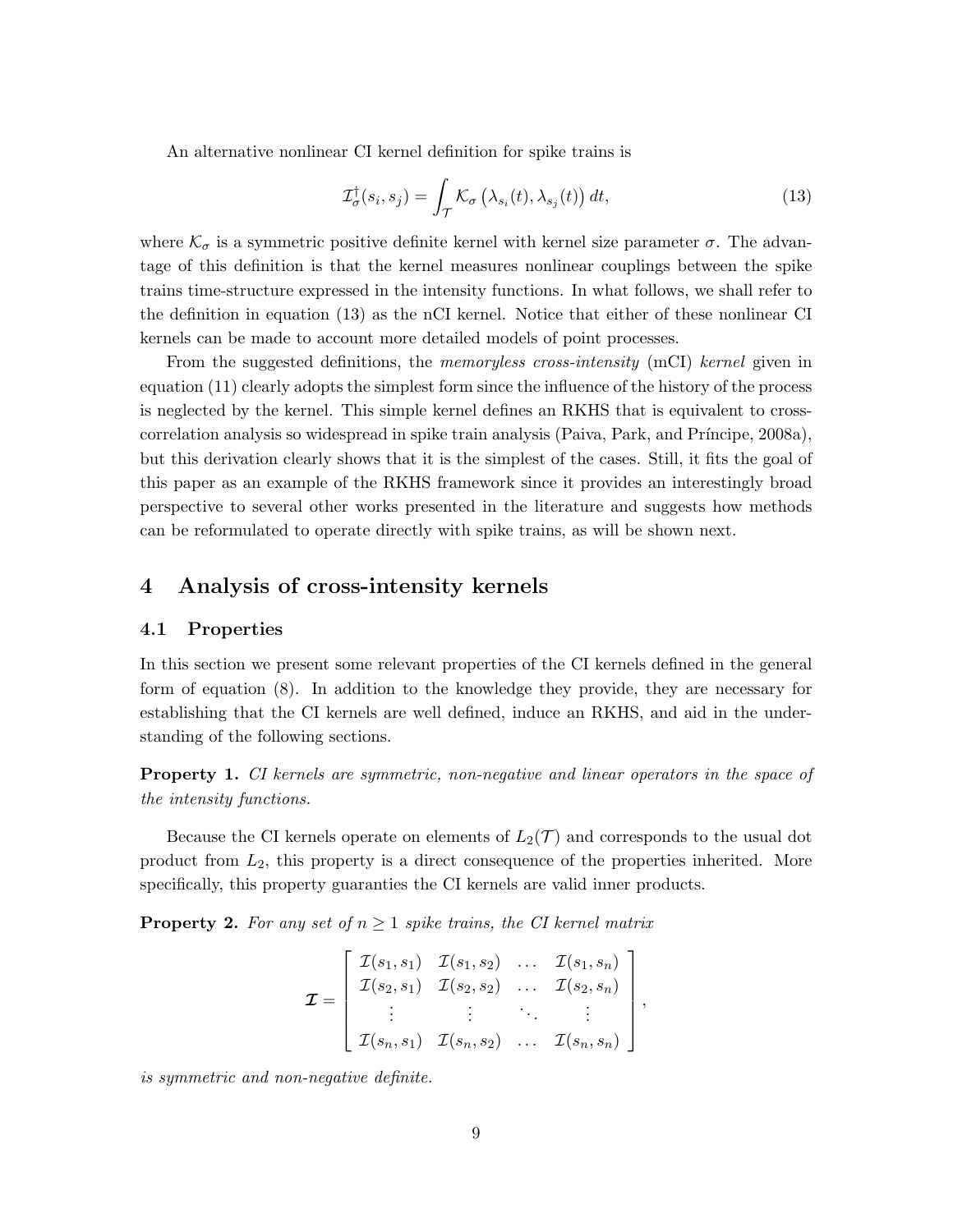The proof is given in appendix A. Through the work of Moore (1916) and due to the Moore-Aronszajn theorem (Aronszajn, 1950), the following two properties result as corollaries of property 2.

Property 3. *CI kernels are symmetric and positive definite kernels. Thus, by definition, for any set of*  $n \geq 1$  *point processes and corresponding* n *scalars*  $a_1, a_2, \ldots, a_n \in \mathbb{R}$ ,

$$
\sum_{i=1}^{n} \sum_{j=1}^{n} a_i a_j \mathcal{I}(s_i, s_j) \ge 0.
$$
 (14)

Property 4. *There exists an Hilbert space for which a CI kernel is a reproducing kernel.*

Actually, property 3 can be obtained explicitly by verifying that the inequality of equation (14) is implied by equations (30) and (31) in the proof of property 2 (appendix A).

Properties 2 through 4 are equivalent in the sense that any of these properties implies the other two. In our case, property 2 is used to establish the other two. The most important consequence of these properties, explicitly stated through property 4, is that a *CI kernel induces a unique RKHS*, denoted in general by  $\mathcal{H}_{\mathcal{I}}$ . In the particular case of the mCI kernel the RKHS is denoted  $\mathcal{H}_I$ .

Property 5. *The CI kernels verify the Cauchy-Schwarz inequality,*

$$
\mathcal{I}^2(s_i, s_j) \le \mathcal{I}(s_i, s_i)\mathcal{I}(s_j, s_j) \qquad \forall s_i, s_j \in \mathcal{S}(\mathcal{T}).
$$
\n
$$
(15)
$$

As before, the proof is given in appendix A.

Properties 2 through 5 can also be easily proved for the nonlinear CI kernels. For the definition in equation (12), the results in Berg et al. (1984, Chapter 3) can be used to establish that the norm is symmetric negative definite and consequently that  $\mathcal{I}_{\sigma}^{*}$  is a symmetric and positive definite kernel, thus proving property 3. Properties 2, 4 and 5 follow as corollaries. Similarly, for the definition in equation (13), the proof of the properties follow the same route as for the general linear CI kernel using the linearity of the RKHS associated with the scalar kernel  $K$ .

#### 4.2 Estimation

From the definitions, is should be clear that for evaluation of CI kernels (linear or nonlinear) one needs first to estimate the conditional intensity function from spike trains. A possible approach is the statistical estimation framework recently proposed by Truccolo et al. (2005). Briefly, it represents a spike train point process as a discrete-time time series, and then utilizes a generalized linear model (GLM) to fit a conditional intensity function to the spike train. This is done by assuming that the logarithm of the conditional intensity function has the form

$$
\log \lambda_{s_i}(\hat{t}_n|H_n^i) = \sum_{m=1}^q \theta_m g_m(\nu_m(\hat{t}_n)),\tag{16}
$$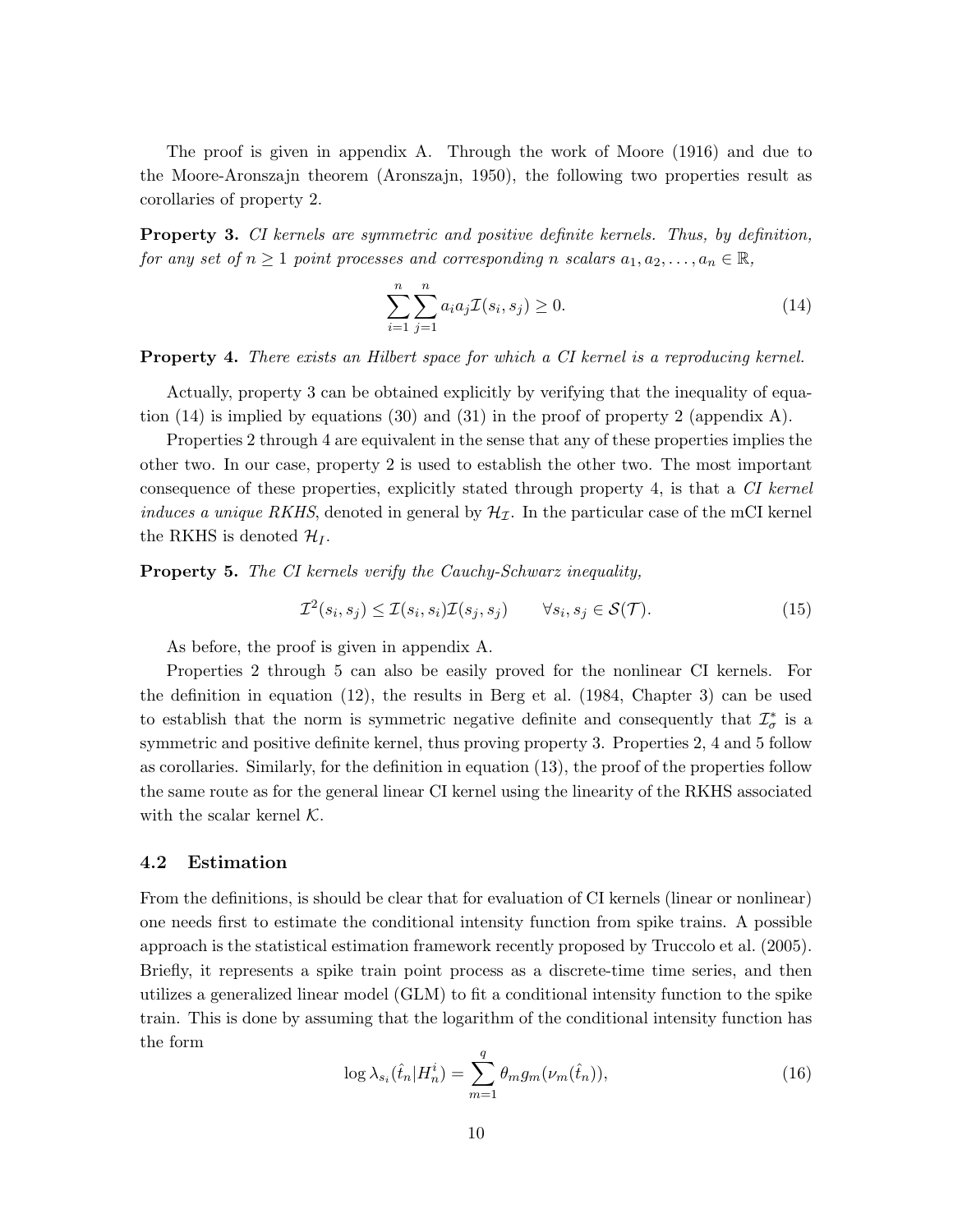where  $\hat{t}_n$  is the nth discrete-time instant,  $g_m$ 's are general transformations of independent functions  $\nu_m(\cdot)$ ,  $\theta_m$ 's are the parameter of the GLM and q is the number of parameters. Thus, GLM estimation can be used under a Poisson distribution with a log link function. The terms  $g_m(\nu_m(\tilde{t}_n))$  are called the predictor variables in the GLM framework and, if one considers the conditional intensity to depend only linearly on the spiking history then the  $g_m$ 's can be simply delays. In general the intensity can depend nonlinearly on the history or external factor such as stimuli. Based on the estimated conditional intensity function, any of the inner products introduced in section 3 can be evaluated numerically.

Although quite general, the approach by Truccolo et al. (2005) has a main drawback: since  $q$  must be larger that the average inter-spike interval a large number of parameters need to be estimated thus requiring long spike trains ( $> 10$  seconds). Notice that estimation of the conditional intensity function without sacrificing the temporal precision requires small bins, which means that  $q$ , and therefore the duration of the spike train used for estimation, must be increased.

In the particular case of the mCI kernel, defined in equation (11), a much simpler estimator can be derived. We now focus on this case. Since we are interested in estimating the mCI kernel from single trial spike trains, and for the reasons presented before, we will assume henceforth that spike trains are realizations of Poisson processes. Then, using kernel smoothing (Dayan and Abbott, 2001; Reiss, 1993; Richmond et al., 1990) for the estimation of the intensity function we can derive an estimator for the kernel. The advantage of this route is that a statistical interpretation is available while simultaneously approaching the problem from a practical point of view. Moreover, in this particular case the connection between the mCI kernel and  $\kappa$  will now become obvious.

According to kernel smoothing intensity estimation, given a spike train  $s_i$  comprising of spike times  $\{t_m^i \in \mathcal{T} : m = 1, \ldots, N_i\}$  the estimated intensity function is

$$
\hat{\lambda}_{s_i}(t) = \sum_{m=1}^{N_i} h(t - t_m^i),
$$
\n(17)

where  $h$  is the smoothing function. This function must be non-negative and integrate to one over the real line (just like a probability density function (pdf)). Commonly used smoothing functions are the Gaussian, Laplacian and  $\alpha$ -function, among others.

From a filtering perspective, equation (17) can be seen as a linear convolution between the filter impulse response given by  $h(t)$  and the spike train written as a sum of Dirac functionals centered at the spike times. In particular, binning is nothing but a special case of this procedure in which  $h$  is a rectangular window and the spike times are first quantized according to the width of the rectangular window (Dayan and Abbott, 2001). Moreover, it is interesting to observe that intensity estimation as shown above is directly related to the problem of pdf estimation with Parzen windows (Parzen, 1962) except for a normalization term, a connection made clear by Diggle and Marron (1988).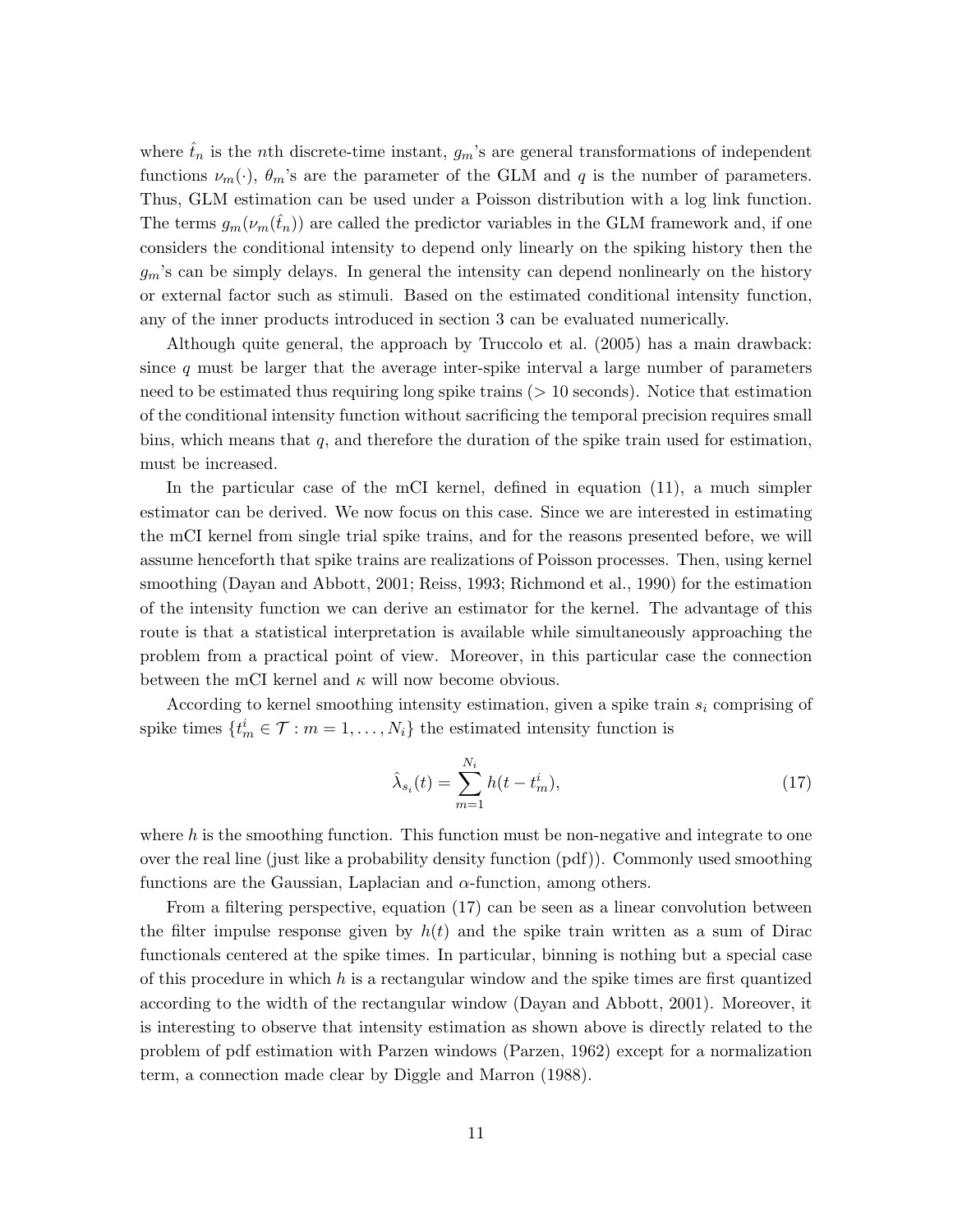Consider spike trains  $s_i, s_j \in \mathcal{S}(\mathcal{T})$  with estimated intensity functions  $\hat{\lambda}_{s_i}(t)$  and  $\hat{\lambda}_{s_j}(t)$ according to equation (17). Substituting the estimated intensity functions in the definition of the mCI kernel (equation (11)) yields the estimator,

$$
\hat{I}(s_i, s_j) = \sum_{m=1}^{N_i} \sum_{n=1}^{N_j} \kappa(t_m^i - t_n^j),
$$
\n(18)

where  $\kappa$  is the kernel obtained by the autocorrelation of the intensity estimation function h with itself. A well known example for h is the Gaussian function in which case  $\kappa$  is also the Gaussian function (with  $\sigma$  scaled by  $\sqrt{2}$ ). Another example for h is the one-sided exponential function which yields  $\kappa$  as the Laplacian kernel. In general, if a kernel is selected first and h is assumed to be symmetric, then  $\kappa$  equals the autocorrelation of h and thus h can be found by evaluating the inverse Fourier transform of the square root of the Fourier transform of  $\kappa$ .

The accuracy of this estimator depends only on the accuracy of the estimated intensity functions. If enough data is available such that the estimation of the intensity functions can be made exact then the mCI kernel estimation error is zero. Despite this direct dependency, the estimator effectively bypasses the estimation of the intensity functions and operates directly on the spike times of the whole realization without loss of resolution and in a computationally efficient manner since it takes advantage of the typically sparse occurrence of events.

As equation (18) shows, if  $\kappa$  is chosen such that it satisfies the requirements in section 2, then the mCI kernel ultimately corresponds to a linear combination of  $\kappa$  operating on all pairwise spike time differences, one pair of spike times at a time. In other words, the mCI kernel is a linear combination of the pairwise inner products between spike times of the spike trains. Put in this way, we can now clearly see how the mCI inner product estimator builds upon the inner product on spike times presented in section 2, denoted by  $\kappa$ .

## 5 RKHS induced by the memoryless cross-intensity kernel and congruent spaces

Some considerations about the RKHS space  $\mathcal{H}_I$  induced by the mCI kernel and congruent spaces are made in this section. The relationship between  $\mathcal{H}_I$  and its congruent spaces provides alternative perspectives and a better understanding of the mCI kernel. Figure 1 provides a diagram of the relationships among the various spaces discussed next.

#### 5.1 Space spanned by intensity functions

In the introduction of the mCI kernel the usual dot product in  $L_2(\mathcal{T})$ , the space of square integrable intensity functions defined on  $\mathcal T$ , was utilized. The definition of the inner product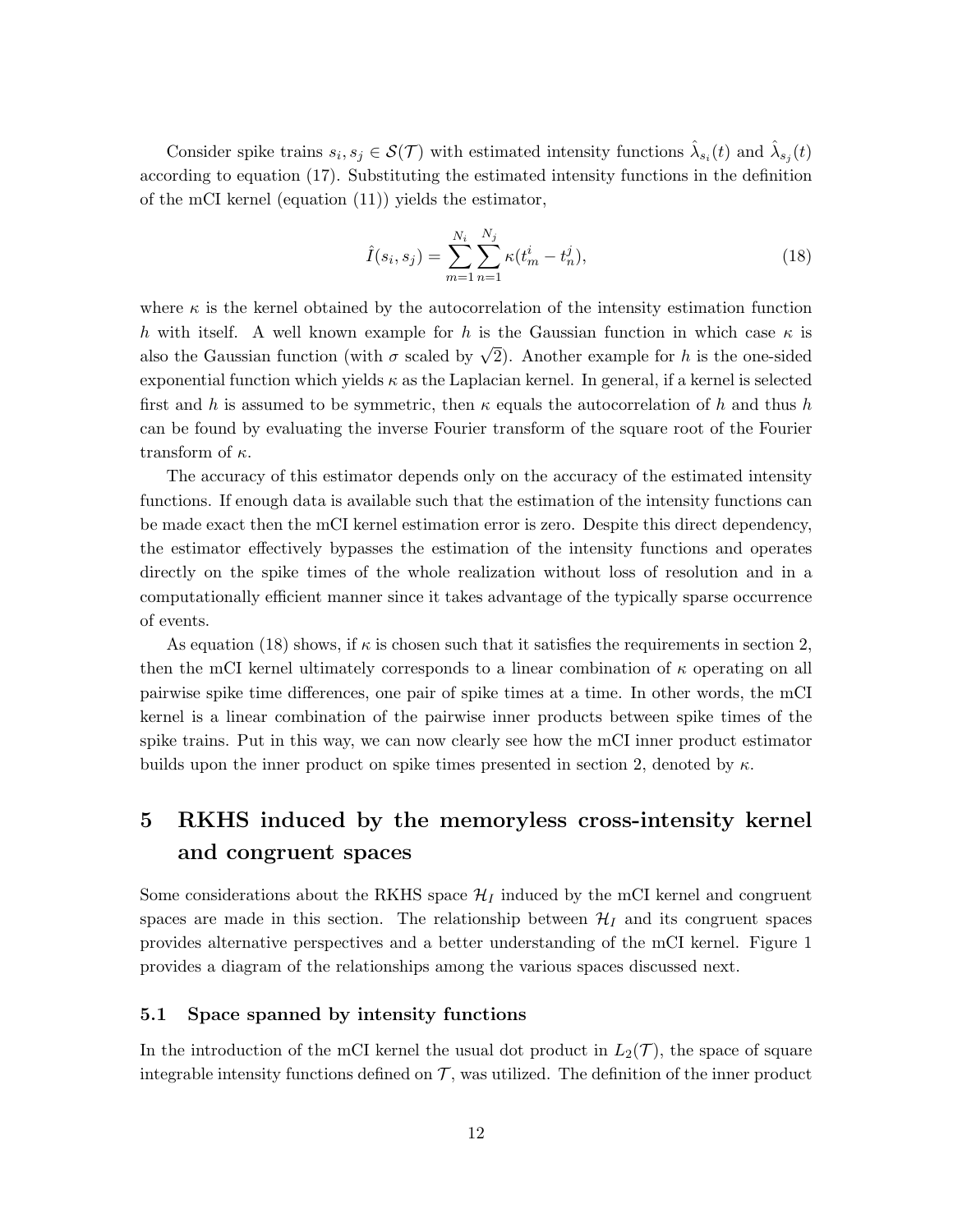

Figure 1: Relation between the original space of spike trains  $\mathcal{S}(\mathcal{T})$  and the various Hilbert spaces. The double-line bi-directional connections denote congruence between spaces.

in this space provides an intuitive understanding to the reasoning involved.  $L_2(\lambda_{s_i}(t), t \in$  $\mathcal{T}$   $\subset$   $L_2(\mathcal{T})$  is clearly an Hilbert space with inner product defined in equation (11), and is obtained from the span of all intensity functions. Notice that this space also contains functions that are not valid intensity functions resulting from the linear span of the space (intensity functions are always non-negative). However, since our interest is mainly on the evaluation of the inner product this is of no consequence. The main limitation is that  $L_2(\lambda_{s_i}(t), t \in \mathcal{T})$  is *not* an RKHS. This should be clear because elements in this space are functions defined on  $\mathcal{T}$ , whereas elements in the RKHS  $\mathcal{H}_I$  must be functions defined on  $\mathcal{S}(\mathcal{T}).$ 

Despite the differences, the spaces  $L_2(\lambda_{s_i}(t), t \in \mathcal{T})$  and  $\mathcal{H}_I$  are closely related. In fact,  $L_2(\lambda_{s_i}(t), t \in \mathcal{T})$  and  $\mathcal{H}_I$  are congruent. We can verify this congruence explicitly since there is clearly a one-to-one mapping,

$$
\lambda_{s_i}(t) \in L_2(\lambda_{s_i}(t), t \in \mathcal{T}) \quad \longleftrightarrow \quad \Lambda_{s_i}(s) \in \mathcal{H}_I,
$$

and, by definition of the mCI kernel,

$$
I(s_i, s_j) = \langle \lambda_{s_i}, \lambda_{s_j} \rangle_{L_2(\mathcal{T})} = \langle \Lambda_{s_i}, \Lambda_{s_j} \rangle_{\mathcal{H}_I}.
$$
\n(19)

A direct consequence of the basic congruence theorem is that the two spaces have the same dimension (Parzen, 1959).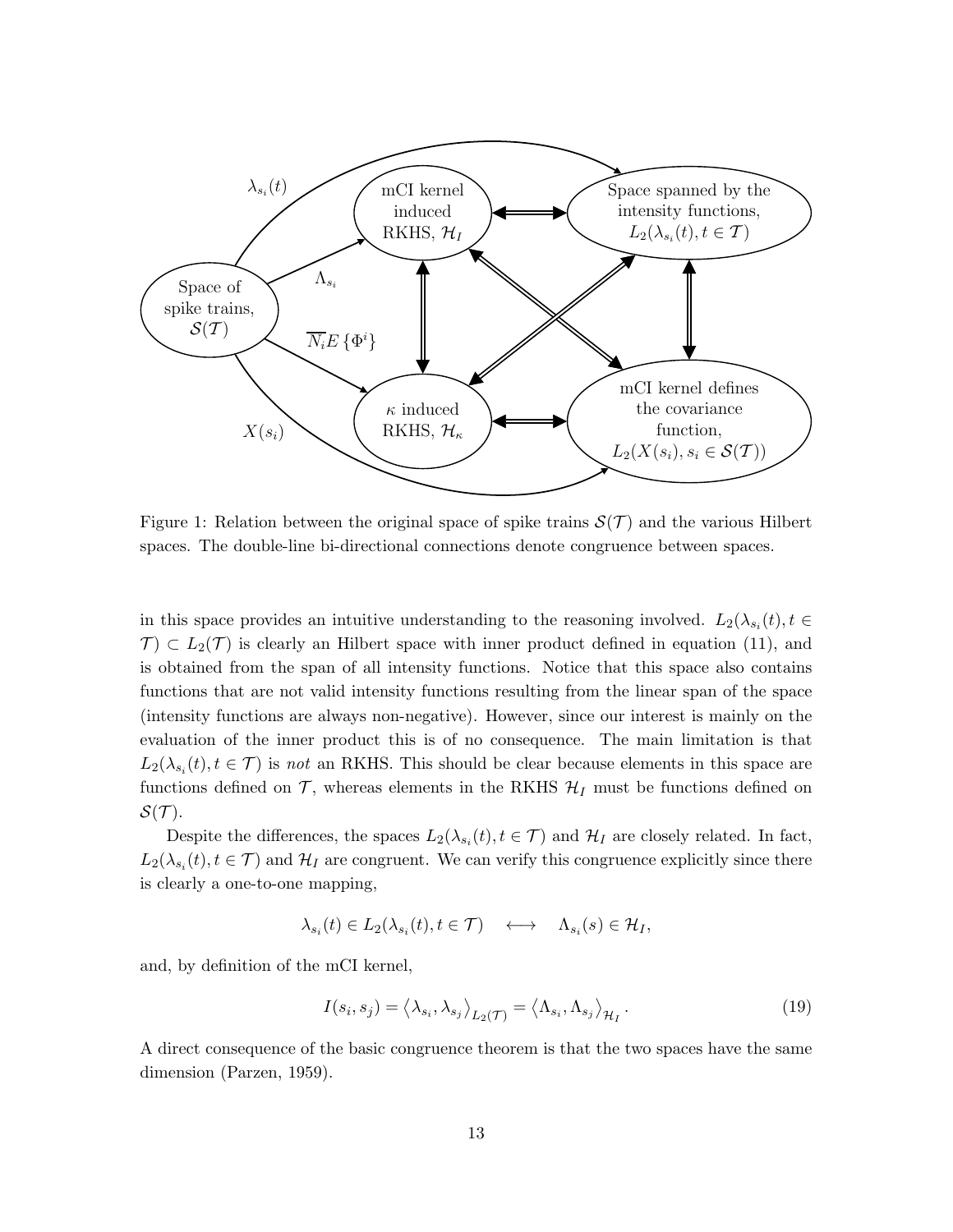#### 5.2 Induced RKHS

In section 4.1 it was shown that the mCI kernel is symmetric and positive definite (properties 1 and 3, respectively). Consequently, by the Moore-Aronszajn theorem (Aronszajn, 1950), there exists an Hilbert space  $\mathcal{H}_I$  for which the mCI kernel evaluates the inner product and is a reproducing kernel (property 4). This means that  $I(s_i, \cdot) \in \mathcal{H}_I$  for any  $s_i \in \mathcal{S}(\mathcal{T})$ and, for any  $\zeta \in \mathcal{H}_I$ , the reproducing property holds

$$
\langle \zeta, I(s_i, \cdot) \rangle_{\mathcal{H}_I} = \zeta(s_i). \tag{20}
$$

As a result the kernel trick follows,

$$
I(s_i, s_j) = \langle I(s_i, \cdot), I(s_j, \cdot) \rangle_{\mathcal{H}_I}.
$$
\n(21)

Written in this form, it is easy to verify that the point in  $\mathcal{H}_I$  corresponding to a spike train  $s_i \in \mathcal{S}(\mathcal{T})$  is  $I(s_i, \cdot)$ . In other words, given any spike train  $s_i \in \mathcal{S}(\mathcal{T})$ , this spike train is mapped to  $\Lambda_{s_i} \in \mathcal{H}_I$ , given explicitly (although unknown in closed form) as  $\Lambda_{s_i} = I(s_i, \cdot)$ . Then equation (21) can be restated in the more usual form as

$$
I(s_i, s_j) = \langle \Lambda_{s_i}, \Lambda_{s_j} \rangle_{\mathcal{H}_I}.
$$
\n(22)

It must be remarked that  $\mathcal{H}_I$  is in fact a functional space. More specifically, that points in  $\mathcal{H}_I$  are functions of spike trains; that is, they are functions defined on  $\mathcal{S}(\mathcal{T})$ . This is a key difference between the space of intensity functions  $L_2(\mathcal{T})$  explained before and the RKHS  $\mathcal{H}_I$ , in that the latter allows for statistics of the transformed spike trains to be estimated as functions of spike trains.

#### 5.3 Memoryless CI kernel and the RKHS induced by  $\kappa$

The mCI kernel estimator in equation (18) shows the evaluation written in terms of elementary kernel operations on spike times. This fact alone provides an interesting perspective on how the mCI kernel uses the statistics of the spike times. To see this more clearly, consider  $\kappa$  to be chosen according to section 2 as a symmetric positive definite kernel, then it can be substituted by its inner product (equation (1)) in the mCI kernel estimator, yielding

$$
\hat{I}(s_i, s_j) = \sum_{m=1}^{N_i} \sum_{n=1}^{N_j} \left\langle \Phi_m^i, \Phi_n^j \right\rangle_{\mathcal{H}_{\kappa}}
$$
\n
$$
= \left\langle \sum_{m=1}^{N_i} \Phi_m^i, \sum_{n=1}^{N_j} \Phi_n^j \right\rangle_{\mathcal{H}_{\kappa}}.
$$
\n(23)

When the number of samples approaches infinity (so that the intensity functions and, consequently the mCI kernel, can be estimated exactly) the mean of the transformed spike times approaches the expectation. Hence, equation (23) results in

$$
I(s_i, s_j) = \overline{N_i} \, \overline{N_j} \left\langle E\left\{\Phi^i\right\}, E\left\{\Phi^j\right\} \right\rangle_{\mathcal{H}_\kappa},\tag{24}
$$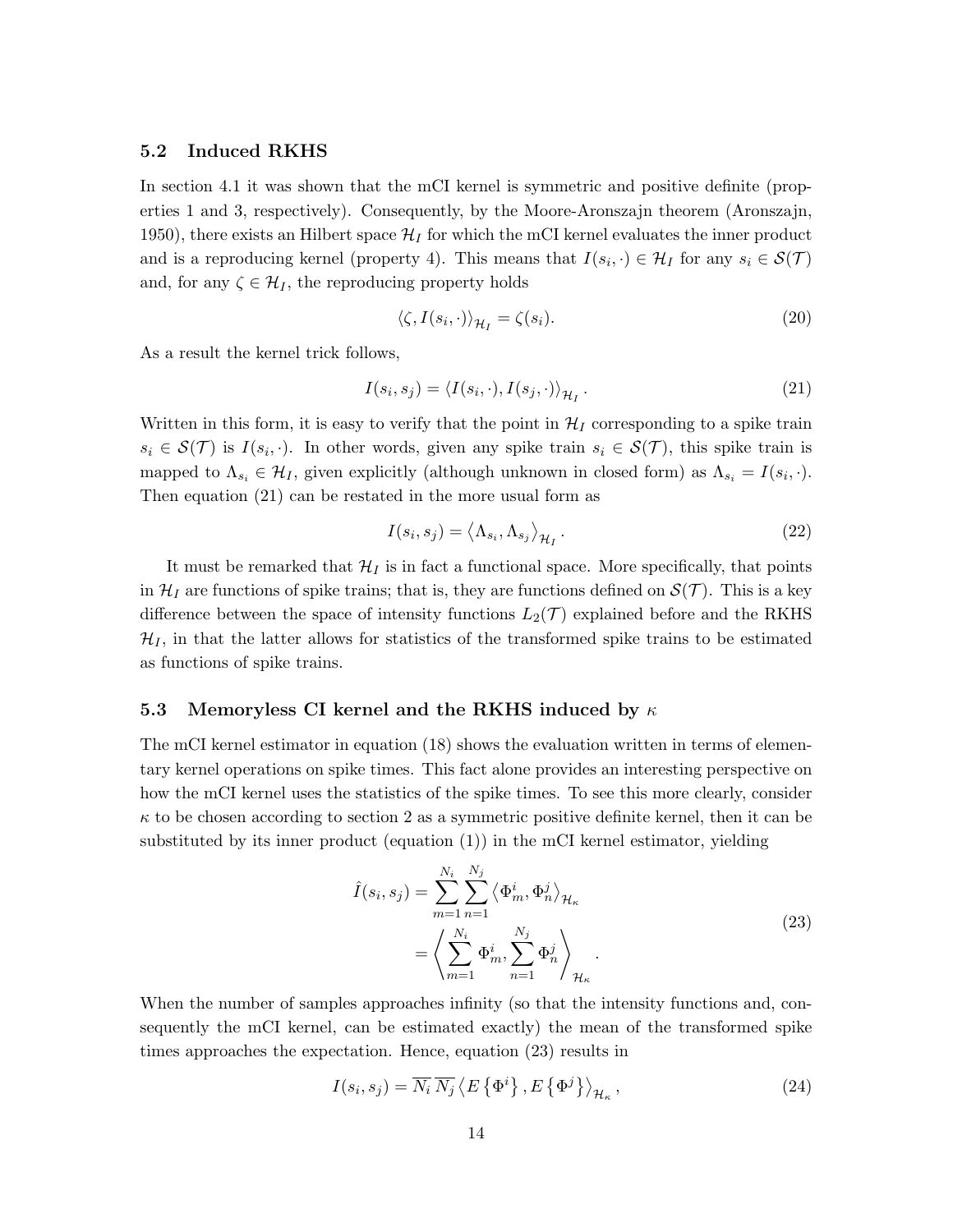where  $E\{\Phi^i\}, E\{\Phi^i\}$  denotes the expectation of the transformed spike times and  $\overline{N_i}, \overline{N_j}$ are the expected number of spikes for spike trains  $s_i$  and  $s_j$ , respectively.

Equation (23) explicitly shows that the mCI kernel can be computed as a (scaled) inner product of the expectation of the transformed spike times in the RKHS  $\mathcal{H}_{\kappa}$  induced by  $\kappa$ . In other words, there is a congruence  $\mathscr G$  between  $\mathcal H_\kappa$  and  $\mathcal H_I$  in this case given explicitly in terms of the expectation of the transformed spike times as  $\mathscr{G}(\Lambda_{s_i}) = \overline{N_i} E(\Phi^i)$ , such that

$$
\left\langle \Lambda_{s_i}, \Lambda_{s_j} \right\rangle_{\mathcal{H}_I} = \left\langle \mathcal{G}(\Lambda_{s_i}), \mathcal{G}(\Lambda_{s_j}) \right\rangle_{\mathcal{H}_\kappa} = \overline{N_i} \, \overline{N_j} \left\langle E \left\{ \Phi^i \right\}, E \left\{ \Phi^j \right\} \right\rangle_{\mathcal{H}_\kappa} . \tag{25}
$$

Recall that the transformed spike times form a manifold (the subset of an hypersphere) and, since these points have constant norm, the kernel inner product depends only on the angle between points. This is typically not true for the average of these points however. Observe that the circular variance of the transformed spike times of spike trains  $s_i$  is (Mardia and Jupp, 2000)

$$
\begin{split} \text{var}(\Phi^i) &= E\left\{ \left\langle \Phi^i_m, \Phi^i_m \right\rangle_{\mathcal{H}_\kappa} \right\} - \left\langle E\left\{ \Phi^i \right\}, E\left\{ \Phi^i \right\} \right\rangle_{\mathcal{H}_\kappa} \\ &= \kappa(0) - \left\| E\left\{ \Phi^i \right\} \right\|_{\mathcal{H}_\kappa}^2. \end{split} \tag{26}
$$

So, the norm of the mean transformed spike times is inversely proportional to the variance of the elements in  $\mathcal{H}_{\kappa}$ . This means that the inner product between two spike trains depends also on the dispersion of these average points. This fact is important because data reduction techniques, for example, heavily rely on optimization with the data variance. For instance, kernel principal component analysis (Schölkopf, Smola, and Müller, 1998) directly maximizes the variance expressed by equation  $(26)$  (Paiva, Xu, and Príncipe, 2006).

#### 5.4 Memoryless CI kernel as a covariance kernel

In section 4.1 it was shown that the mCI kernel is indeed a symmetric positive definite kernel. Parzen (1959) showed that any symmetric and positive definite kernel is also a covariance function of *Gaussian distributed* random processes defined in the original space of the kernel, and the two spaces are congruent (see Wahba (1990, chapter 1) for a review). In the case of the spike train kernels defined here, this means the random processes are indexed by spike trains on  $\mathcal{S}(\mathcal{T})$ . This is an important result as it sets up a correspondence between the inner product due to a kernel in the RKHS to our intuitive understanding of the covariance function and associated linear statistics. Simply put, due to the congruence between the two spaces an algorithm can be derived and interpreted in any of the spaces.

Let X denote this random process. Then, for any  $s_i \in \mathcal{S}(\mathcal{T})$ ,  $X(s_i)$  is a random variable on a probability space  $(\Omega, \mathcal{B}, P)$  with measure P. As proved by Parzen, this random process is Gaussian distributed with zero mean and covariance function

$$
I(s_i, s_j) = E_{\omega} \left\{ X(s_i) X(s_j) \right\}.
$$
\n
$$
(27)
$$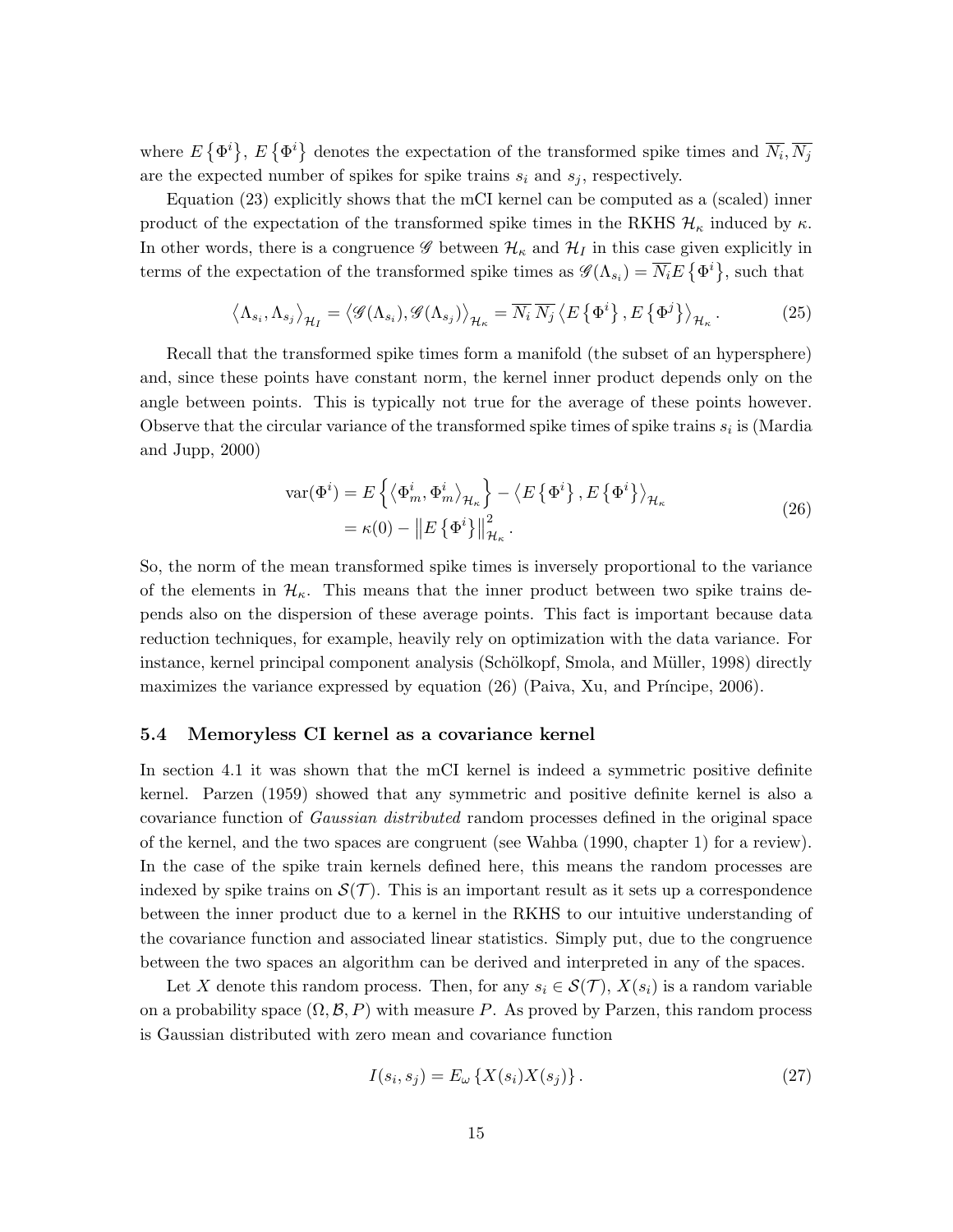Notice that the expectation is over  $\omega \in \Omega$  since  $X(s_i)$  is a random variable defined on  $\Omega$ , a situation which can be written explicitly as  $X(s_i, \omega)$ ,  $s_i \in \mathcal{S}(\mathcal{T})$ ,  $\omega \in \Omega$ . This means that X is actually a doubly stochastic random process. An intriguing perspective is that, for any given  $\omega$ ,  $X(s_i, \omega)$  corresponds to an ordered and almost surely non-uniform random sampling of  $X(\cdot,\omega)$ . The space spanned by these random variables is  $L_2(X(s_i), s_i \in S(\mathcal{T}))$ since  $X$  is obviously square integrable (that is,  $X$  has finite covariance).

The RKHS  $\mathcal{H}_I$  induced by the mCI kernel and the space of random functions  $L_2(X(s_i), s_i \in$  $\mathcal{S}(\mathcal{T})$  are congruent. This fact is obvious since there is clearly a congruence mapping between the two spaces. In light of this theory we can henceforward reason about the mCI kernel also as a covariance function of random variables directly dependent on the spike trains with well defined statistical properties. Allied to our familiarity and intuitive knowledge of the use of covariance (which is nothing but cross-correlation between centered random variables) this concept can be of great importance in the design of optimal learning algorithms that work with spike trains. This is because linear methods are known to be optimal for Gaussian distributed random variables.

## 6 Spike train distances

The concept of distance is very useful in classification and analysis of data. Spike trains are no exception. The importance of distance can be observed from the attention it has received in the literature (Victor and Purpura, 1997; van Rossum, 2001; Victor, 2005). In this section we show how the mCI kernel (or any of the presented kernels, for that matter) could be used to easily define distances between spike trains in a rigorous manner. The aim of this section is not to propose any new distance but to highlight this natural connection and convey the generality of RKHS framework by suggesting how several spike train distances can be formulated from basic principles as special cases.

#### 6.1 Norm distance

The fact that  $\mathcal{H}_I$  is an Hilbert space and therefore possesses a norm suggests an obvious definition for a distance between spike trains. In fact, since  $L_2(\mathcal{T})$  is also an Hilbert space this fact would have sufficed. Nevertheless, because the inner product in  $\mathcal{H}_I$  is actually evaluated in  $L_2(\mathcal{T})$  the result is the same. In this sense, the distance between two spike trains or, in general, any two points in  $\mathcal{H}_I$  (or  $L_2(\mathcal{T})$ ), is defined as

$$
d_{ND}(s_i, s_j) = \left\|\Lambda_{s_i} - \Lambda_{s_j}\right\|_{\mathcal{H}_I}
$$
  
\n
$$
= \sqrt{\left\langle \Lambda_{s_i} - \Lambda_{s_j}, \Lambda_{s_i} - \Lambda_{s_j} \right\rangle_{\mathcal{H}_I}}
$$
  
\n
$$
= \sqrt{\left\langle \Lambda_{s_i}, \Lambda_{s_i} \right\rangle - 2\left\langle \Lambda_{s_i}, \Lambda_{s_j} \right\rangle + \left\langle \Lambda_{s_j}, \Lambda_{s_j} \right\rangle}
$$
  
\n
$$
= \sqrt{I(s_i, s_i) - 2I(s_i, s_j) + I(s_j, s_j)}.
$$
\n(28)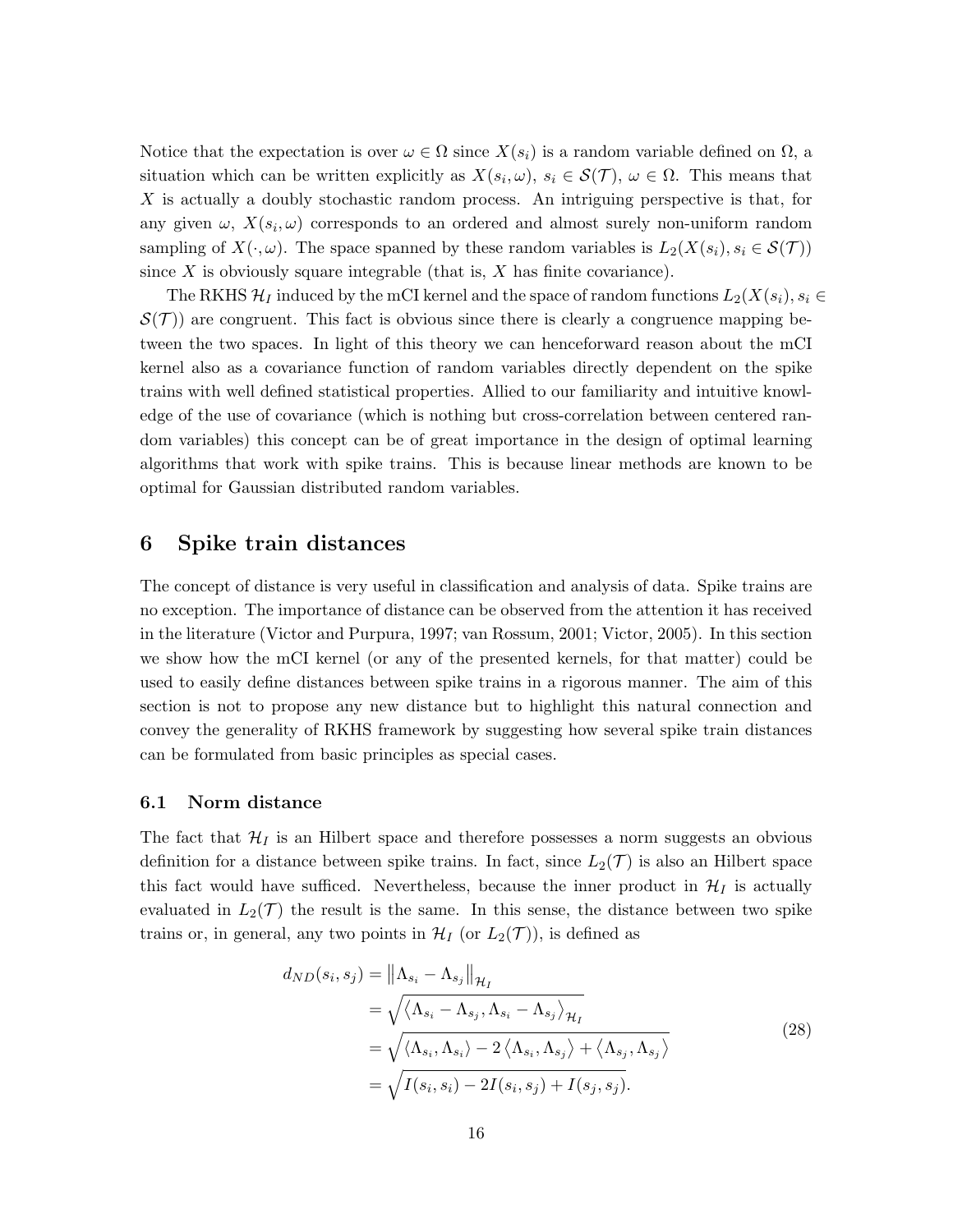where  $\Lambda_{s_i}, \Lambda_{s_i} \in \mathcal{H}_I$  denotes the transformed spike trains in the RKHS. From the properties of the norm and the Cauchy-Schwarz inequality (property 5) it immediately follows that  $d_{ND}$  is a valid distance since, for any spike trains  $s_i, s_j, s_k \in \mathcal{S}(\mathcal{T})$ , it satisfies the three distance axioms:

- (i) Symmetry:  $d_{ND}(s_i, s_j) = d_{ND}(s_j, s_i);$
- (ii) Positiveness:  $d_{ND}(s_i, s_j) \geq 0$ , with equality holding if and only if  $s_i = s_j$ ;
- (iii) Triangle inequality:  $d_{ND}(s_i, s_j) \leq d_{ND}(s_i, s_k) + d_{ND}(s_k, s_j)$ .

This distance is basically a generalization of the idea behind the Euclidean distance in a continuous space of functions.

As it was said before, this distance could be formulated directly and with the same result in  $L_2(\mathcal{T})$ . Then, if one considers this situation with a causal decaying exponential function as the smoothing kernel then we immediately observe that  $d_{ND}$  corresponds, in this particular case, to the distance proposed by van Rossum (2001). Using instead a rectangular smoothing function the distance then resembles the distance proposed by Victor and Purpura (1997), as pointed by Schrauwen and Campenhout (2007), although its definition prevents a formulation in terms of the mCI kernel. Finally, using a Gaussian kernel the same distance used by Maass et al. (2002) is obtained. Notice that although it had already been noticed that other cost (i.e. kernel) functions between spike times could be used instead of the initially described (Schrauwen and Campenhout, 2007), the framework given here fully characterizes the class of valid kernels and explains their role in the time domain.

#### 6.2 Cauchy-Schwarz distance

The previous distance is the natural definition for distance whenever an inner product is available. However, as for other  $L_2$  spaces, alternatives measures for spike trains can be defined. In particular, based on the Cauchy-Schwarz inequality (property 5) we can define the *Cauchy-Schwarz (CS) distance* between two spike trains as

$$
d_{CS}(s_i, s_j) = \arccos \frac{I^2(s_i, s_j)}{I(s_i, s_i)I(s_j, s_j)}.
$$
\n(29)

From properties 1 and 5 of the mCI kernel it follows that  $d_{CS}$  is symmetric and always positive, and thus verifies the first two axioms of distance. Since  $d_{CS}$  is the angular distance between points it also verifies the triangle inequality.

The major difference between the normed distance and the CS distance is that the latter is not an Euclidean measure. Indeed, because it measures the angular distance between the spike trains it is a Riemannian metric. This utilizes the same idea expressed in equation (5) in presenting the geodesic distance associated with any symmetric positive definite kernel.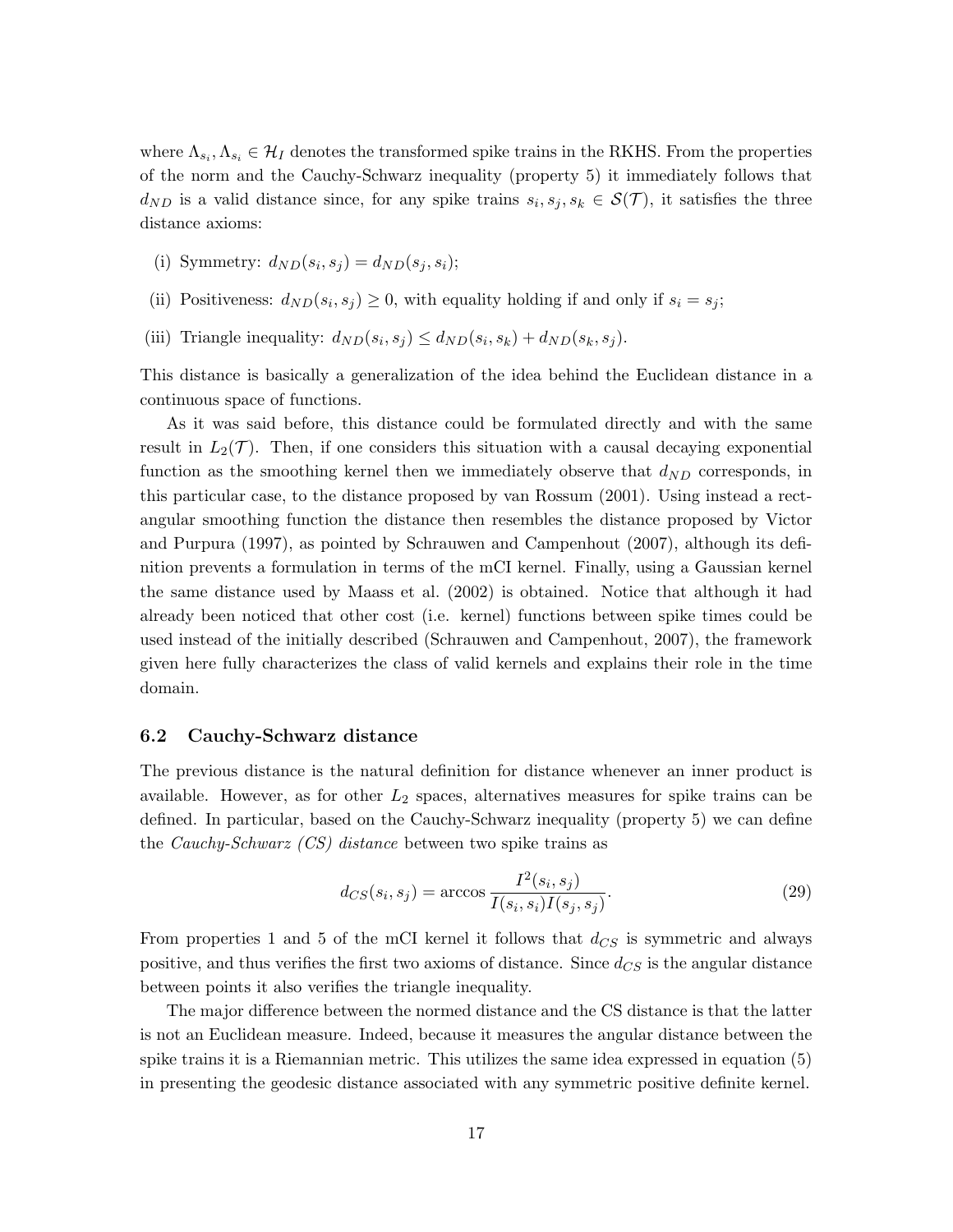The Cauchy-Schwarz distance can be compared with the "correlation measure" between spike trains proposed by Schreiber et al. (2003). In fact, we can observe that the latter corresponds to the argument of the arc cosine and thus denotes the cosine of an angle between spike train, with norm and inner product estimated using the Gaussian kernel. Notice that Schreiber's et al. "correlation measure" is only a pre-metric since it does not verify the triangle inequality. In  $d_{CS}$  this is ensured by the arc cosine function.

## 7 Application example: Clustering of spike trains

Having an RKHS framework for spike trains is important because it facilitates the development of new methods to operate with spike trains. Moreover, all of these methods are developed under the same principles provided by this general theory.

To exemplify the use of kernels proposed under the RKHS framework, in the following we show how a clustering algorithm for spike trains can be obtained naturally from any of the spike train kernel definitions here presented (with results shown for the mCI and nCI kernels). Comparing these ideas with previous clustering algorithms for spike trains we find that they result in simpler methods, derived in an integrated manner, with a clear understanding of the features being accounted for, and greater generality. We remark, however, that our emphasis here is not to propose another algorithm but merely to illustrate the elegance and usefulness of the RKHS framework. For this reason, we will dispense a comparison with another methods and a more thorough analysis of the performance of the algorithm at this time.

#### 7.1 Algorithm

For the purpose of this example, we will exemplify how spike train kernels defined in the RKHS framework provide the means to do clustering of spike trains. The algorithm is based on the ideas of spectral clustering. Spectral clustering is advantageous for the purpose of this example since the evaluation of the relation between spike trains and the actual clustering procedure is conceptually distinct. It should be possible to extend other established clustering algorithms although one must introduce the inner product directly into the computation which slightly complicates matters.

Spectral clustering of spike trains operates in two major steps. First, the affinity matrix of the spike trains is computed. Let  $\{s_1, s_2, \ldots, s_n\}$  be the set of n spike trains to be clustered into k clusters. The affinity matrix is an  $n \times n$  matrix describing the *similarity* between all pairs of spike trains. The second step of the algorithm is to use spectral clustering applied to this affinity matrix to find the actual clustering results. In particular, the spectral clustering algorithm proposed by Ng, Jordan, and Weiss (2001) was used for its simplicity and minimal use of parameters. We refer the reader to Ng et al. (2001) for additional details on the spectral clustering algorithm.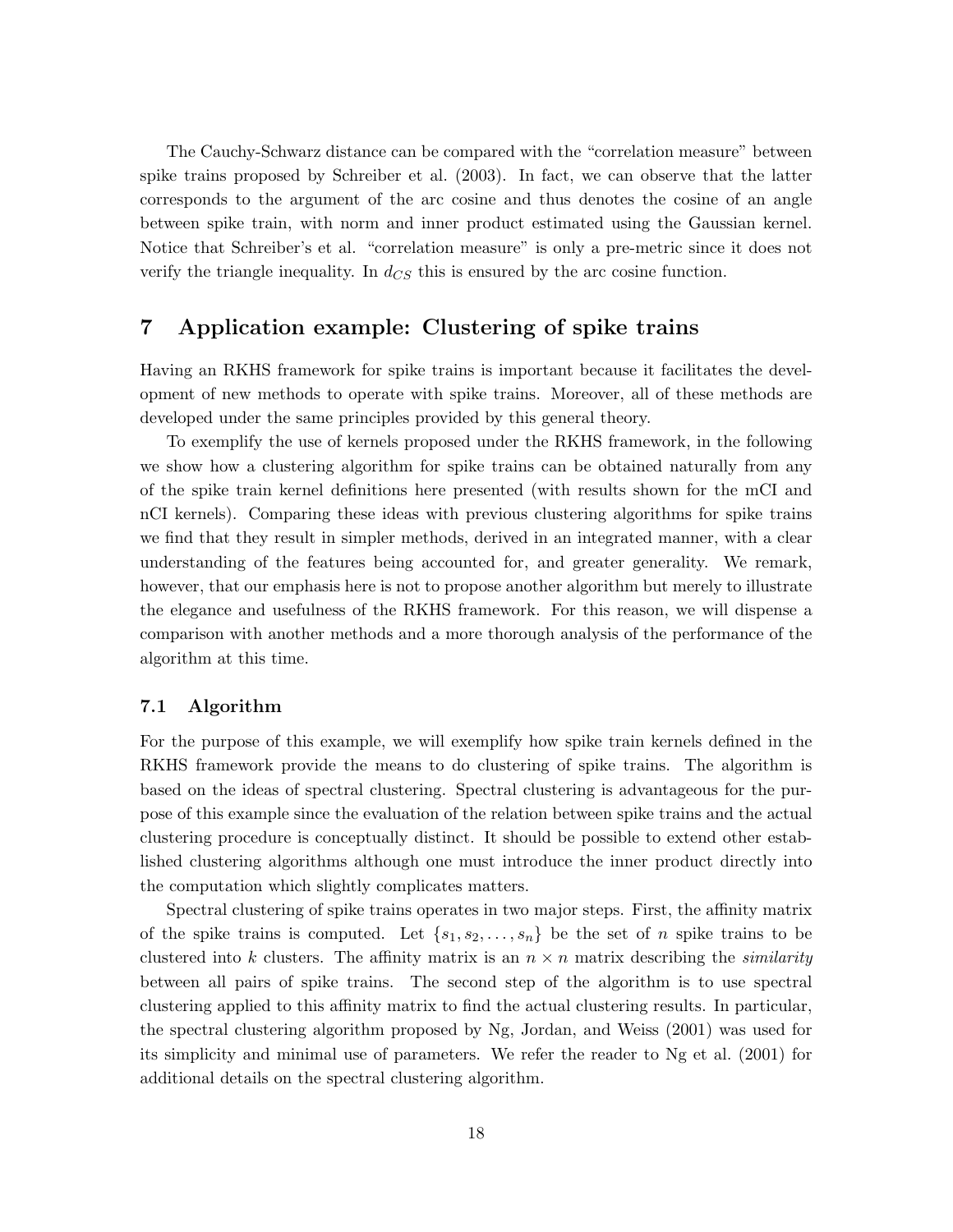Clearly, the defining step for the use of this algorithm for clustering of spike trains is how to evaluate affinity between spike trains. Since inner products inherently quantify similarity, any of the kernels proposed could be used, and in particular the mCI and nCI kernels, for which we provide results. In this situation the affinity matrix is simply the Gram matrix of the spike trains computed with the spike train kernel. The algorithm shown here is similar to the method by Paiva, Rao, Park, and Príncipe (2007), but is simpler since the transformation to map the distance evaluation to a similarity measurement and the need to adjust the corresponding parameter are avoided. Since distances are derived concepts and, many times, can be defined in terms of inner products, the approach taken is much more straightforward and principled. Moreover, the computation is reduced since the spike train kernels are simpler to evaluate than a distance. But most importantly, the algorithm can be generalized merely by using yet another spike train kernel.

#### 7.2 Simulation

The goal of this simulation example is to show the importance of spike train kernels that go beyond the first cross-moment (i.e., cross-correlation) between spike trains. For this reason, we applied the algorithm described in the previous section for clustering of spike trains generated as homogeneous renewal point processes with a gamma inter-spike interval (ISI) distribution. This model was chosen since the Poisson process is a particular case and thus can be directly compared.

A three cluster problem is considered, in which each cluster is defined by the ISI distribution of its spike trains (see figure  $2(a)$ ). In other words, spike trains within the cluster were generated according to the same point process model. All spike trains were 1s long and with constant firing rate 20 spk/s. For each Monte Carlo run, a total of 100 spike trains randomly assigned to one of the clusters were generated. The results statistics were estimated over 500 Monte Carlo runs. For both the mCI and nCI kernels, the Gaussian function was used as smoothing function with results for three values of the smoothing width, 2, 10 and 100ms. In addition, the Gaussian kernel was utilized for  $\mathcal{K}_{\sigma}$  in the computation of the nCI kernel, with results for kernel sizes  $\sigma = 1$  and  $\sigma = 10$ .

The results of the simulation are shown in figure  $2(c)$ . The cluster with shape parameter  $\theta = 1$  contained Poisson spike trains, and spike trains with shape parameter  $\theta = 3$  were more regular whereas  $\theta = 0.5$  gave rise to more irregular (i.e. "bursty") spike trains. The results with the mCI kernel are at most 1.4% better, on average, than random selection. This low performance is not entirely surprising since all spike trains have constant firing rate. Using the nCI kernel with the larger smoothing width yielded an improvement of 14.7% for  $\sigma = 10$  and 18% for  $\sigma = 1$ , on average. Smaller values of  $\sigma$  did not improve the clustering performance ( $\sigma = 0.1$  resulted in the same performance as  $\sigma = 1$ ), demonstrating that the selection of kernel size  $\sigma$  for the nCI kernel is not very problematic. But, most importantly, the results show that even though the formulation depends only on the memoryless intensity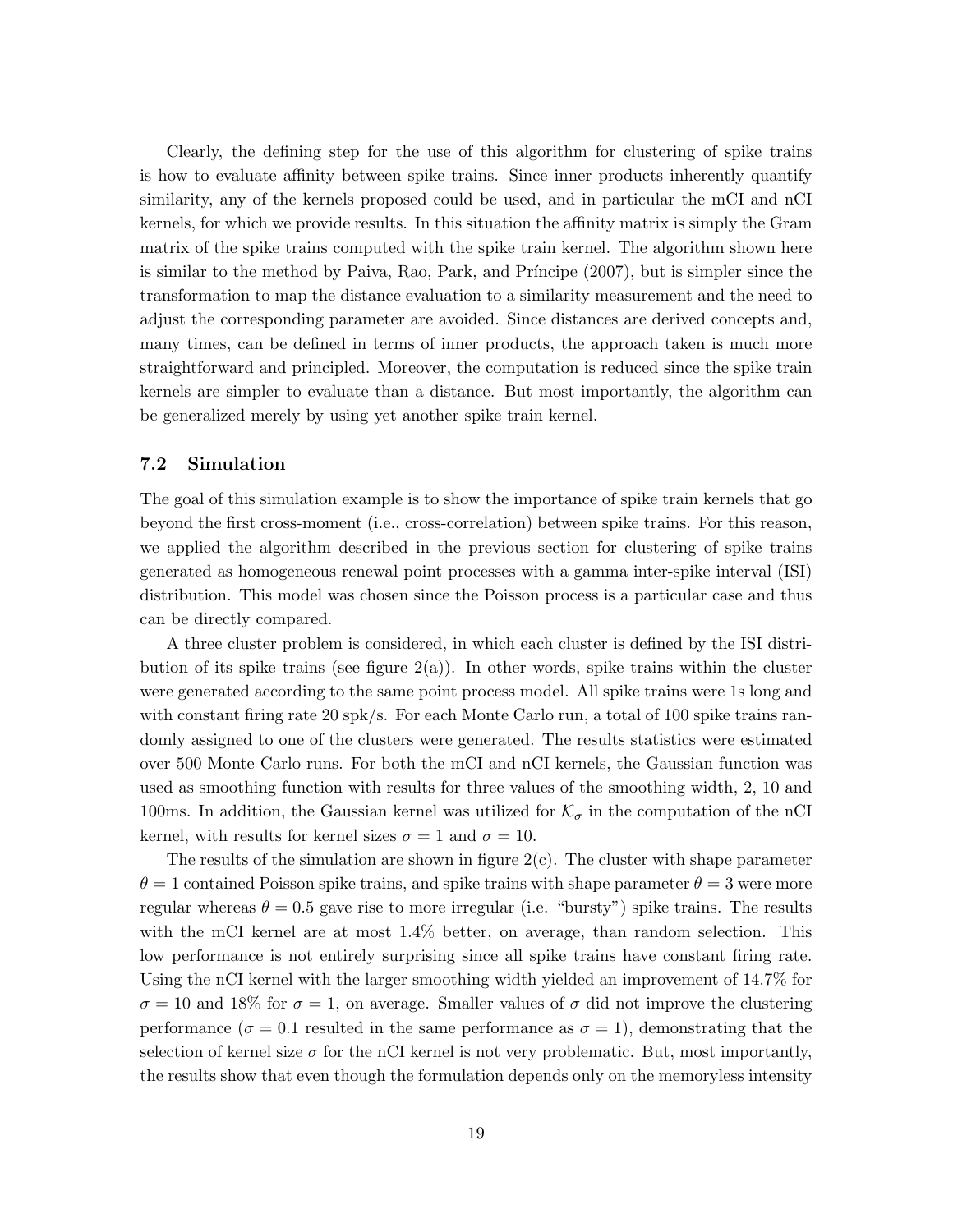



(a) Inter-spike interval (ISI) distributions defining each cluster.

(b) Example spike trains from each cluster.



(c) Clustering results.

Figure 2: Comparison of clustering performance using mCI and nCI kernels for a three cluster problem.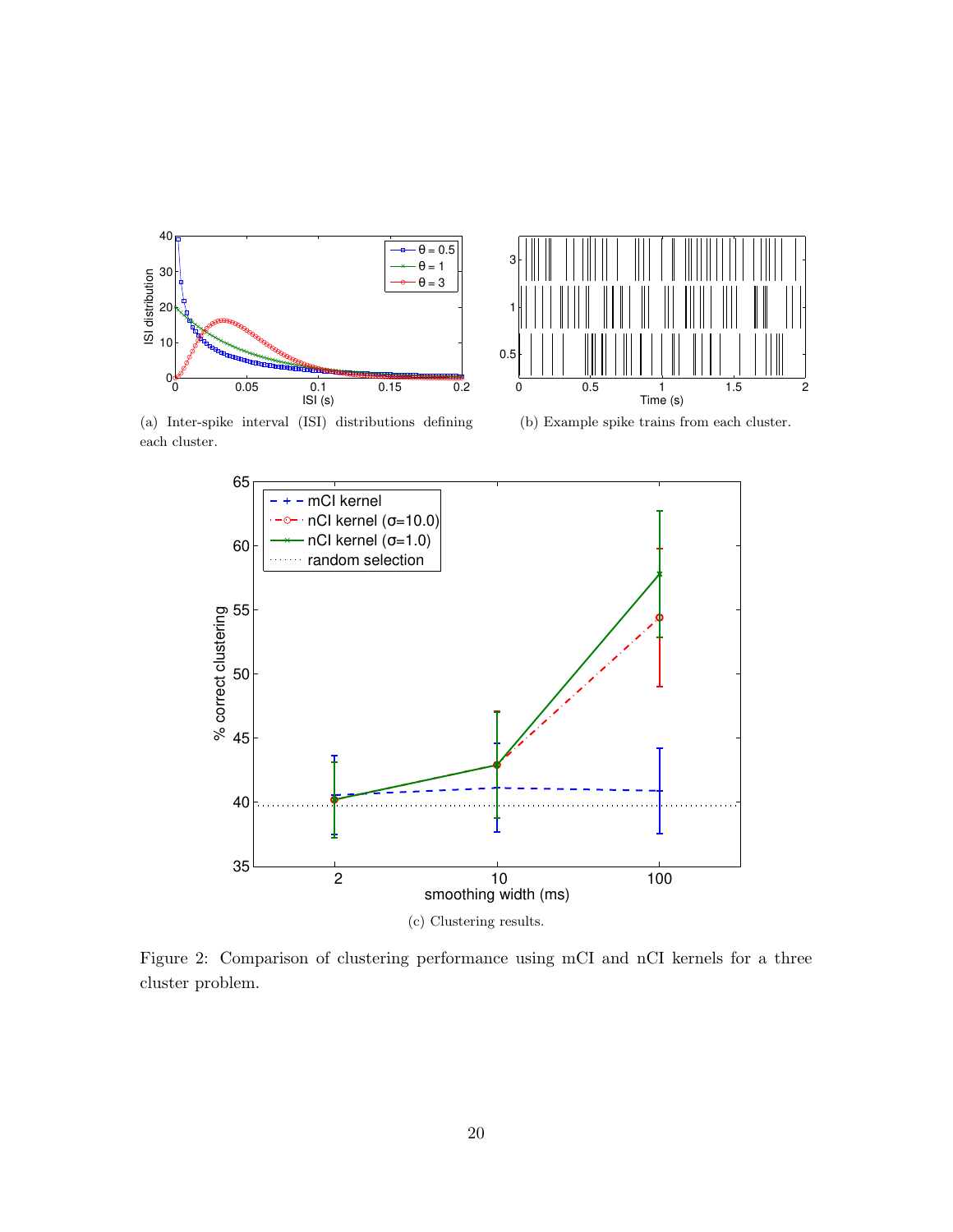functions, in practice, the nonlinear kernel  $\mathcal{K}_{\sigma}$  allows for different spike train models to be discriminated. This improvement is due to the fact that  $\mathcal{K}_{\sigma}$  enhances the slight differences in the estimated intensity functions due to the different point process model expressed in the spike trains (cf. figure  $2(b)$ ).

## 8 Conclusion

The point process nature of spike trains has made the application of conventional signal processing methods to spike trains difficult and imprecise to apply (e.g., through binning) from first principles. The most powerful methodologies to spike train analysis are based on statistical approaches, but they face serious shortcomings with the widespread use of multielectrode array techniques since they are only practical using an independent assumption.

This paper presents a reproducing kernel Hilbert space formulation for the analysis of spike trains that has the potential to improve the set of algorithms that can be developed for spike train analysis of multielectrode array data. The paper presents the theory with sufficient detail to establish a solid foundation and hopefully entice further work along this line of reasoning. Indeed, the paper dual role is to elucidate the set of possibilities that are open by the RKHS formulation and to link a very special case of the theory to methods that are in common use in computational neuroscience. So a lot of more work is needed to bring the possibilities open by RKHS theory to fruition in spike train signal analysis.

At the theoretical level we extend the early work of Parzen (1959) on stochastic processes to spike trains by defining bottom up the structure of the RKHS on the statistics of the point process, i.e. its intensity function. This result provides a solid foundation for future work both for practical algorithm development but also on a simple way to bring into the analysis more realistic assumptions about the statistics of spike trains. Indeed we show that the Poisson statistical model is behind the simplest definition of the RKHS (the memoryless cross-intensity kernel) and that this RKHS provides a linear space for doing signal processing in spike trains. However, the same framework can be applied to inhomogeneous Markov interval of even more general point process models which only now are beginning to be explored. We would like to emphasize that building a RKHS bottom up is a much more principled approach than the conventional way that RKHS are derived in machine learning, where the link to data statistics is only possible at the level of the estimated quantities, not the statistical operators themselves.

The second theoretical contribution is to show the flexibility of RKHS methodology. Indeed it is possible to define alternate, and yet unexplored, RKHS for spike train analysis that are not linearly related to the intensity functions. Obviously that this will provide many possible avenues for future research and there is the hope that it will be possible to derive systematic approaches to tailor the RKHS definition to the goal of the data analysis. We basically see two different types of RKHS that mimic exactly the two methodologies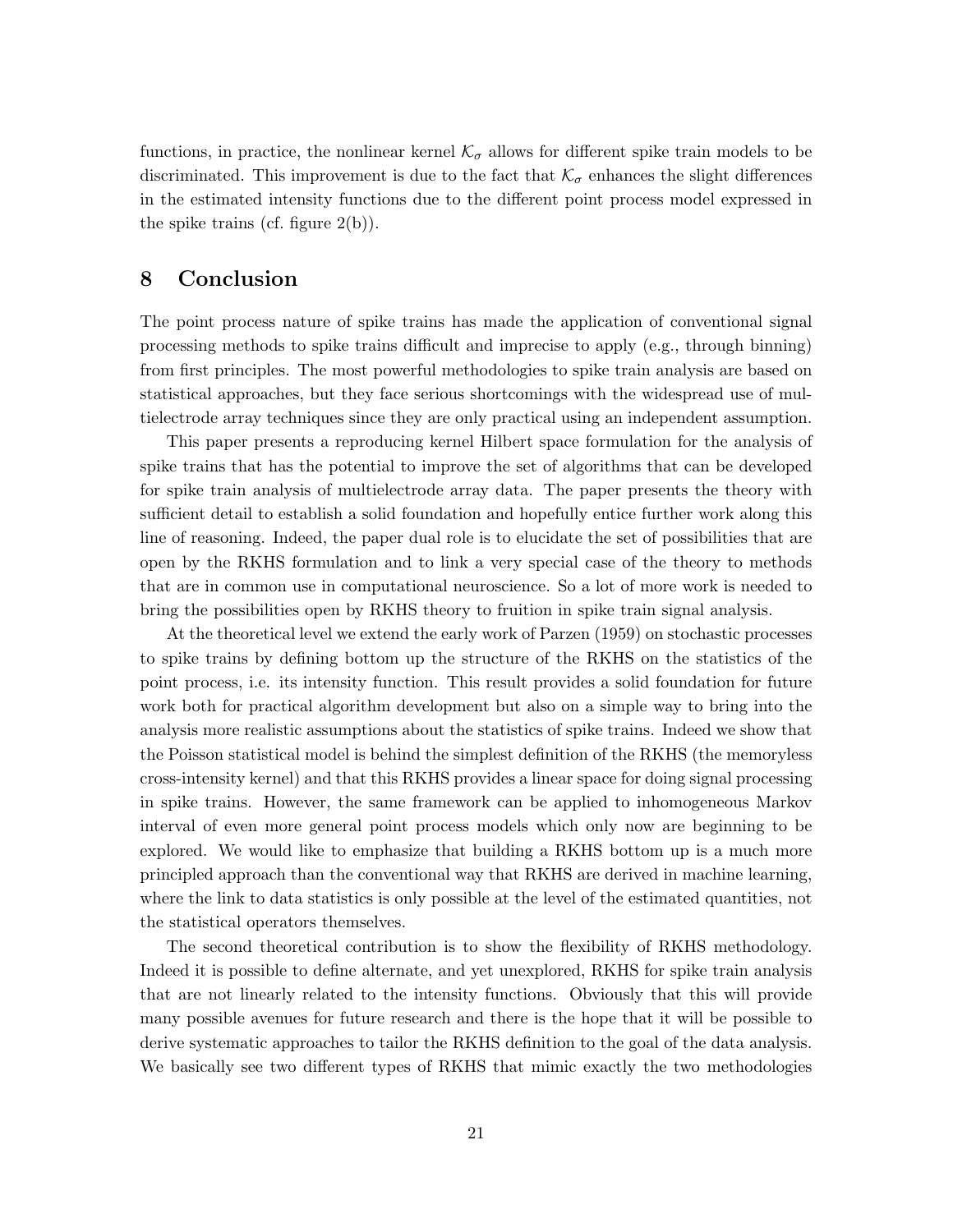being developed in the machine learning and signal processing literatures: kernels that are data independent  $(\kappa)$  and kernels that are data dependent (CI kernels). Specifically for point processes we show in a specific case how that the former may be used to compose the latter, but they work with the data in very different ways. But what is interesting is that these two types of RKHS provide different features in the transformation to the space of functions. The former is a macroscopic descriptor of the spike time intervals that may be usable in coarse analysis of the data. The latter is a functional descriptor of the data but it is harder to compute. In computational neuroscience only the latter is being pursued, but by analogy with the large impact of kernel methods in statistical learning, we foresee an equal important impact of the former in computational neuroscience. And yet, the theory and the operators we have presented in this paper will form the foundations for such future developments.

There are also practical implications of the RKHS methodology presented in this paper. Since the RKHS is a special vector space, all the conventional signal processing algorithms that involve inner product computations can be immediately implemented in the RKHS. We illustrate this with a spectral clustering application, but many other applications are possible, ranging from filtering to eigendecompositions of spike trains in the RKHS (Paiva, Park, and Príncipe, 2008b). The spectral clustering algorithm shown could also be derived using common distances measures that have been defined for spike trains as has been done before (Paiva et al., 2007). But we stress the elegance of the proposed formulation that first defines the structure of the space (the inner product) and then leaves for the users the design of their intended algorithm, unlike the approaches presented so far which are specific for the application. It is also important to stress the computational savings for spike timing analysis provided by our RKHS methodology, which has a complexity independent to data sampling rates but only depends on the spike rates.

There are still many other topics that need to be fully researched for a systematic use of the technique. Perhaps the most important one for practical applications is the kernel size parameter of the kernel function. The theory shows clearly the role of this free parameter, i.e. it sets the scale of the transformation by changing the inner product. So it provides flexibility to the researcher, but also suggests the need to find tools to help set this parameter according to the data and the analysis goal.

## Acknowledgments

The authors would like to thank Emory N. Brown for clarifying the estimation of the conditional intensity function using GLM. A. R. C. Paiva was supported by Fundação para a Ciência e a Tecnologia under grant SFRH/BD/18217/2004. This work was partially supported by NSF grants ECS-0422718 and CISE-0541241.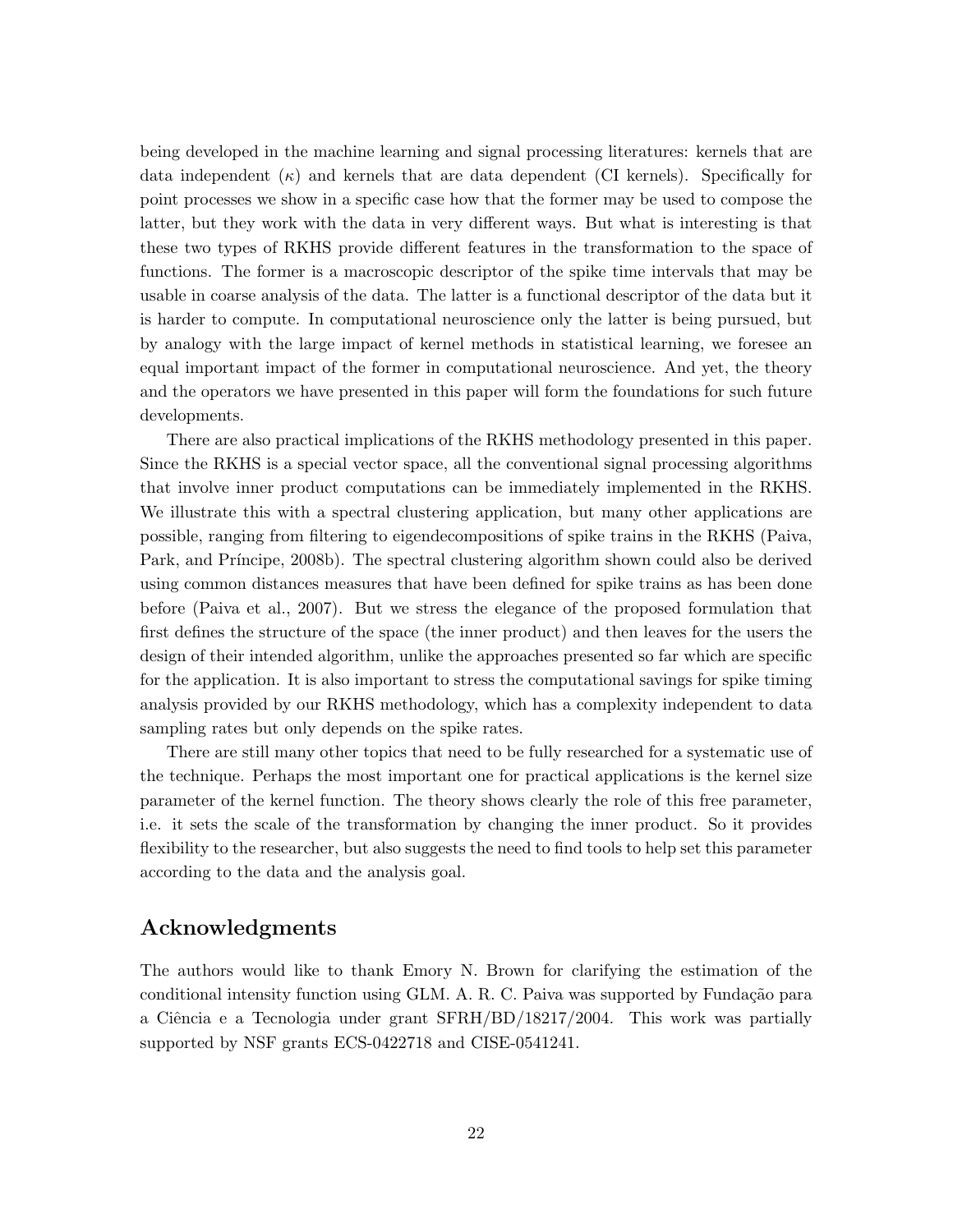## A Proofs

In this section the proofs for properties 2 and 5 given in section 4.1 are presented.

*Proof of property 2.* The symmetry of the matrix results immediately from property 1. By definition, a matrix is non-negative definite if and only if  $\mathbf{a}^T \mathcal{I} \mathbf{a} \geq 0$ , for any  $\mathbf{a}^T = [a_1, \ldots, a_n]$ with  $a_i \in \mathbb{R}$ . So, we have that

$$
\mathbf{a}^T \mathcal{I} \mathbf{a} = \sum_{i=1}^n \sum_{j=1}^n a_i a_j \mathcal{I}(s_i, s_j), \tag{30}
$$

which, making use of the general definition for CI kernels (equation (8)), yields,

$$
\mathbf{a}^T \mathcal{I} \mathbf{a} = \int_{\mathcal{T}} \left( \sum_{i=1}^n a_i \lambda_{s_i}(t) H_t^i \right) \left( \sum_{j=1}^n a_j \lambda_{s_j}(t) H_t^j \right) dt
$$
  
\n
$$
= \left\langle \sum_{i=1}^n a_i \lambda_{s_i}(\cdot) H_t^i \right\rangle, \sum_{j=1}^n a_j \lambda_{s_j}(\cdot) H_t^j \rangle \Bigg\rangle_{L_2(\mathcal{T})}
$$
  
\n
$$
= \left\| \sum_{i=1}^n a_i \lambda_{s_i}(\cdot) H_t^i \right\|_{L_2(\mathcal{T})}^2 \ge 0.
$$

*Proof of property 5.* Consider the  $2 \times 2$  CI kernel matrix,

$$
\mathcal{I} = \left[ \begin{array}{cc} \mathcal{I}(s_i, s_i) & \mathcal{I}(s_i, s_j) \\ \mathcal{I}(s_j, s_i) & \mathcal{I}(s_j, s_j) \end{array} \right].
$$

From property 2, this matrix is symmetric and non-negative definite. Hence, its determinant is non-negative (Harville, 1997, pg. 245). Mathematically,

$$
\det(\mathbf{I}) = \mathcal{I}(s_i, s_i)\mathcal{I}(s_j, s_j) - \mathcal{I}^2(s_i, s_j) \ge 0,
$$

which proves the result of equation (15).

## References

- N. Aronszajn. Theory of reproducing kernels. *Trans. Am. Math. Soc.*, 68(3):337–404, May 1950.
- C. Berg, J. P. R. Christensen, and P. Ressel. *Harmonic Analysis on Semigroups: Theory of Positive Definite and Related Functions*. Springer-Verlag, New York, NY, 1984.

 $\Box$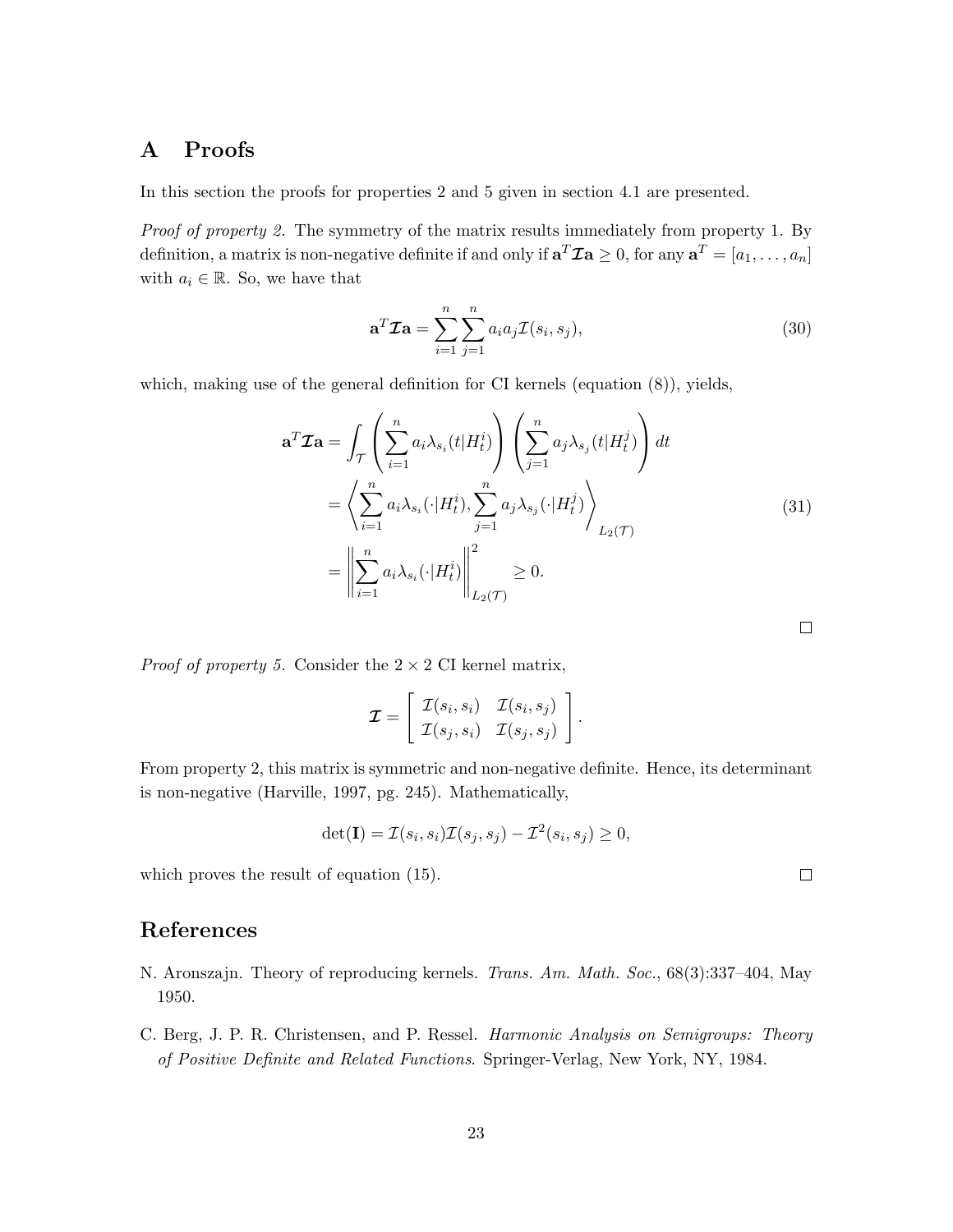- S. M. Bohte, J. N. Kok, and H. L. Poutré. Error-backpropagation in temporally encoded networks of spiking neurons. *Neurocomp.*, 48(1–4):17–37, Oct. 2002. doi: 10.1016/S0925-2312(01)00658-0.
- E. N. Brown, R. E. Kass, and P. P. Mitra. Multiple neural spike train data analysis: stateof-the-art and future challenges. *Nature Neurosci.*, 7:456–461, 2004. doi: 10.1038/nn1228.
- A. Carnell and D. Richardson. Linear algebra for time series of spikes. In *Proc. European Symp. on Artificial Neural Networks*, pages 363–368, Bruges, Belgium, Apr. 2005.
- Z. Chi and D. Margoliash. Temporal precision and temporal drift in brain and behavior of zebra finch song. *Neuron*, 32(1–20):899–910, Dec. 2001.
- Z. Chi, W. Wu, Z. Haga, N. G. Hatsopoulos, and D. Margoliash. Template-based spike pattern identification with linear convolution and dynamic time warping. *J. Neurophysiol.*, 97(2):1221–1235, Feb. 2007. doi: 10.1152/jn.00448.2006.
- D. R. Cox and V. Isham. *Point Processes*. Chapman and Hall, 1980.
- P. Dayan and L. F. Abbott. *Theoretical Neuroscience: Computational and Mathematical Modeling of Neural Systems*. MIT Press, Cambridge, MA, USA, 2001.
- P. Diggle and J. S. Marron. Equivalence of smoothing parameter selectors in density and intensity estimation. *J. Am. Stat. Assoc.*, 83(403):793–800, Sept. 1988.
- D. A. Harville. *Matrix algebra from a statistician's perspective*. Springer, 1997.
- T. Kailath. RKHS approach to detection and estimation problems–part I: Deterministic signals in gaussian noise. *IEEE Trans. Inform. Theory*, 17(5):530–549, Sept. 1971.
- T. Kailath and D. L. Duttweiler. An RKHS approach to detection and estimation problems– part III: Generalized innovations representations and a likelihood-ratio formula. *IEEE Trans. Inform. Theory*, 18(6):730–745, Nov. 1972.
- R. E. Kass and V. Ventura. A spike-train probability model. *Neural Comp.*, 13(8):1713– 1720, Aug. 2001.
- R. E. Kass, V. Ventura, and C. Cai. Statistical smoothing of neuronal data. *Network: Comp. Neural Sys.*, 14:5–15, 2003.
- R. E. Kass, V. Ventura, and E. N. Brown. Statistical issues in the analysis of neuronal data. *J. Neurophysiol.*, 94:8–25, 2005. doi: 10.1152/jn.00648.2004.
- S. B. Lowen and M. C. Teich. *Fractal-Based Point Processes*. Wiley, 2005. ISBN 0-471- 38376-7.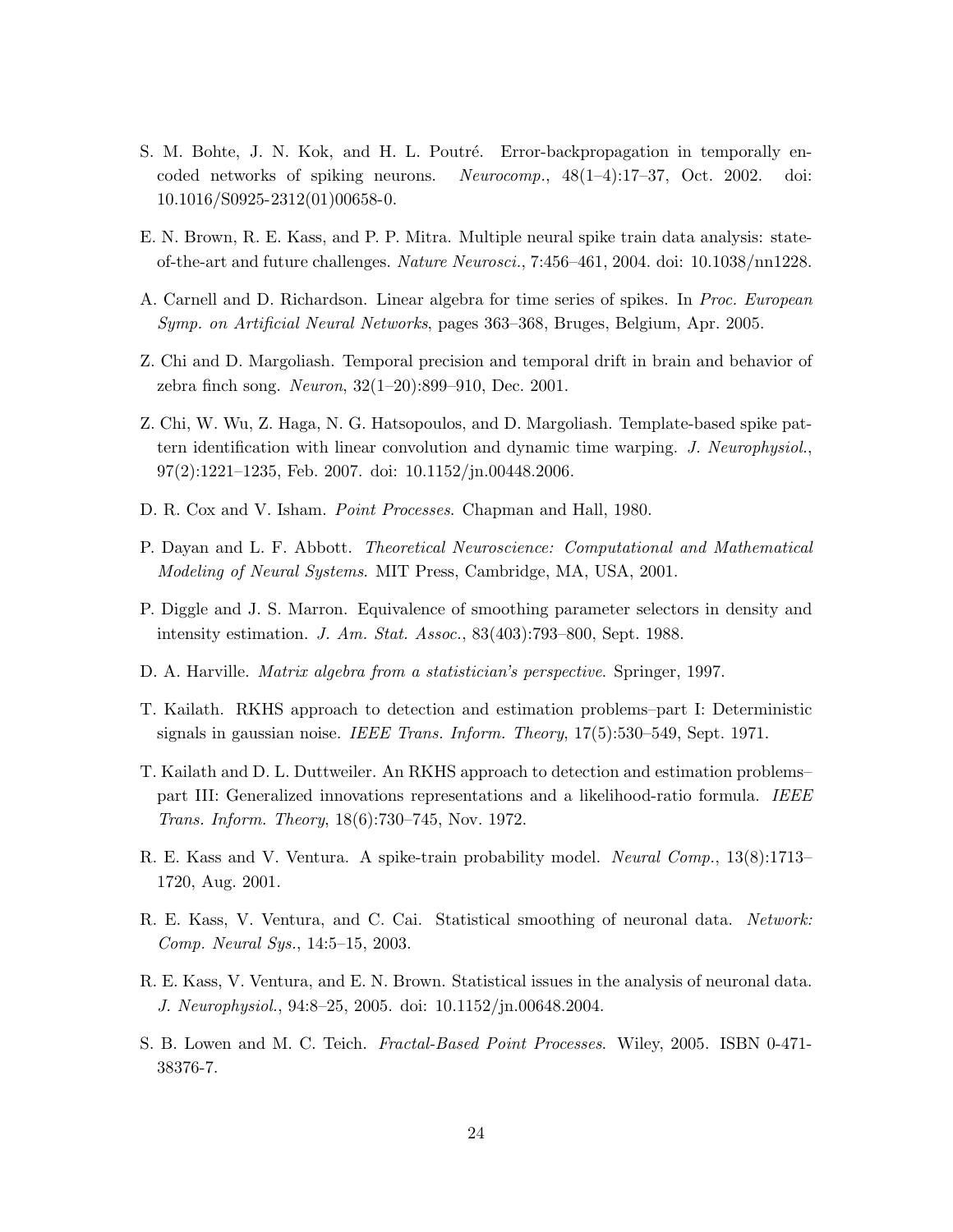- W. Maass and C. M. Bishop, editors. *Pulsed Neural Networks*. MIT Press, 1998.
- W. Maass, T. Natschläger, and H. Markram. Real-time computing without stable states: A new framework for neural computation based on perturbations. *Neural Comp.*, 14(11): 2531–2560, 2002. doi: 10.1162/089976602760407955.
- K. V. Mardia and P. E. Jupp. *Directional Statistics*. John Wiley & Sons, West Sussex, England, 2000. ISBN 0-471-95333-4.
- E. H. Moore. On properly positive Hermitian matrices. *Bull. Am. Math. Soc.*, 23:59, 1916.
- A. Y. Ng, M. I. Jordan, and Y. Weiss. On spectral clustering: Analysis and an algorithm. In *Advances Neural Information Processing Systems*, volume 14, 2001.
- A. R. C. Paiva, J.-W. Xu, and J. C. Pr´ıncipe. Kernel principal components are maximum entropy projections. In *Proc. Int. Conf. on Independent Component Analysis and Blind Source Separation, ICA-2006*, pages 846–853, Charleston, SC, Mar. 2006. doi: 10.1007/ 11679363 105.
- A. R. C. Paiva, S. Rao, I. Park, and J. C. Príncipe. Spectral clustering of synchronous spike trains. In *Proc. IEEE Int. Joint Conf. on Neural Networks, IJCNN-2007*, Orlando, FL, USA, Aug. 2007.
- A. R. C. Paiva, I. Park, and J. C. Pr´ıncipe. Reproducing kernel hilbert spaces for spike train analysis. In *Proc. IEEE Int. Conf. on Acoustics, Speech, and Signal Processing, ICASSP-2008*, Las Vegas, NV, USA, Apr. 2008a.
- A. R. C. Paiva, I. Park, and J. C. Príncipe. Optimization in reproducing kernel Hilbert spaces of spike trains. In *Computational Neuroscience*. Springer, 2008b. in press.
- E. Parzen. On the estimation of a probability density function and the mode. *Annals Math. Stat.*, 33(2):1065–1076, Sept. 1962.
- E. Parzen. Statistical inference on time series by Hilbert space methods. Technical Report 23, Applied Mathematics and Statistics Laboratory, Stanford University, Stanford, California, Jan. 1959.
- D. H. Perkel, G. L. Gerstein, and G. P. Moore. Neuronal spike trains and stochastic point processes. II. simultaneous spike trains. *Biophys. J.*, 7(4):419–440, July 1967.
- J. C. Príncipe, D. Xu, and J. W. Fisher. Information theoretic learning. In S. Haykin, editor, *Unsupervised Adaptive Filtering*, volume 2, pages 265–319. John Wiley & Sons, 2000.
- R.-D. Reiss. *A Course on Point Processes*. Springer-Verlag, New York, NY, 1993.